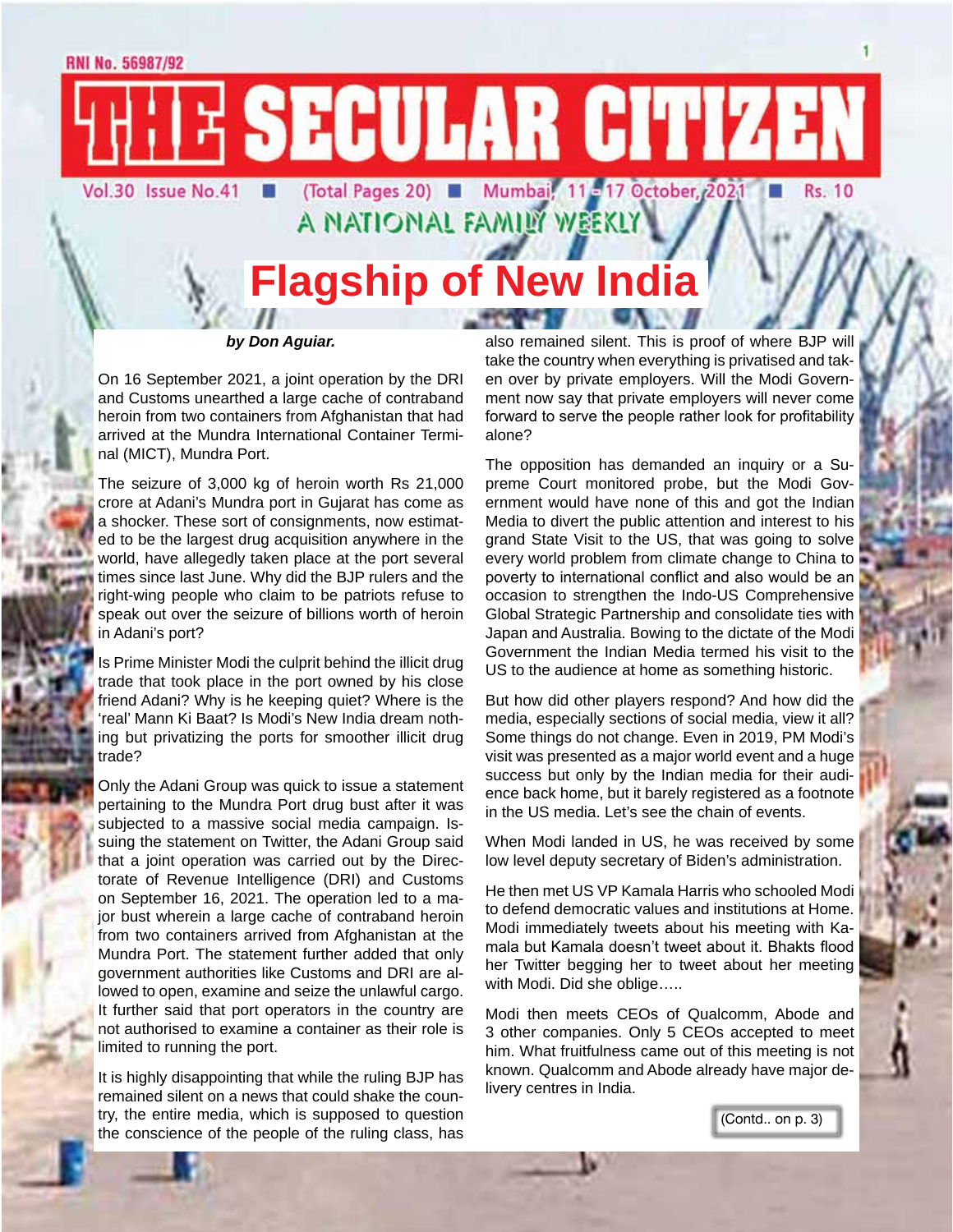# **Are We Living In A Fool's Paradise**

In the aftermath of the Taliban resurgence in Afghanistan where reports of their violent success has shocked the civilized world, global n the aftermath of the Taliban resurgence in Afghanistan where reports of their violent success has attention has thankfully shifted from the pandemic and its drastic effects which has left the entire world shell shocked by its severity.

The extensive coverage of the territorial gains the Taliban has been making in the land of Pashtuns and the political implications of such a dominance that is yet to transform from an

insurgency to a sensible rule has had the world media in a state of speculation.

Of late, these 'wild theories' about the 'Talibanization' of Afghanistan have been keeping channels busy which in turn has temporarily put a lid *by Pachu Menon* on the incessant reports of

COVID-19 and its day-to-day devastations.

Day in and day out, for the last eighteen months it has been only news of the dreaded virus and reports of the shocking rise in infections and the number of deaths caused by it that invariably featured as topics for media discussion.

The statistics proffered served to be so portentously terrifying that it proved to be more contagious than the contagion itself.

So, was it the daily bombardment of the second and third-wave predictions by the press and media that had the public in a hyper-ventilated state with regard to the pandemic! The panicked response is undoubtedly an offshoot of this trend.

Even otherwise, it has been a contradiction galore when it comes to reporting the SOPs put in place in various states to counter the threats of the virus infection. Especially the tests mandated for entry into their territories!

Quite contrary to news reports which state that there are strict checking and tests done by authorities at the borders of various states, people traveling to-and-fro refute such claims.

We are in an age where the news reporting has scaled new heights with media houses believing in widespread coverage of the topics that have the potential to fetch them maximum TRP ratings or increase their circulation.



Yet, in the haste to achieve this 'distinction' they forget that by persistently delving into as sensitive a subject as the harshness of the pandemic, they are only abetting in the escalation of 'Coronaphobia' amongst the masses.

While the fascination for 'building up' on stories is what keeps the media ticking, the pandemic coverage by the press has assumed apocalyptic proportions. Even the social media has not been all that merciful and continues to feed a daily overdose of the pandemic mayhem.

Maybe the media's attention on the Afghan-affairs has palpably brought about a hiatus on COVID-tidings in the country for now. But it would be foolhardy to nurture the notion that the world is on the verge of ushering in a corona-free ambience.

#### Far from that!

With COVID it has been a see-saw battle so far with the virus getting the better of the comprehensive efforts of the governments and the global fraternity of scientists who have, thus far, fought on valiantly to restrain the marauding microbe.

It is quite easy to be lulled into a false sense of security. The intermittent respites from the rigours of an infection spree that the virus has been indulging in with a promptness that is damning could well be the results of the sustained efforts by the administration and doctors to curb the disease.

It is however these short breathers which have been confused for victories against the invisible villain and which has further emboldened members of the public to move out with the self-assurance that the worst is behind them.

With reports of another spike in infections reported across the country, the delusion should make people realize the enormity of the situation. It is akin to the feeling of building sand-castles at the edge of the waves only to see them being swept away by the incoming tide.

With the Centre insisting that there can be no room for complacency with regard to the COVID situation in the country, it becomes all the more important that corrective steps are taken and people realize the importance of safeguarding themselves against the scourge of the disease.

Even as the nation is yet to come to terms with the devastating secondwave, serious threats of an equally potent third one already looms large over the country.

With high caseloads reported in states like Kerala and Maharashtra, strict compliance of the pandemic norms will but be expected from the public.

However if reports are to be believed, there has been absolutely no regard for COVID protocols on ground and blatant violations have been observed in several parts of the country.

While the reach of the vaccine has in-

(Contd.. on p. 11)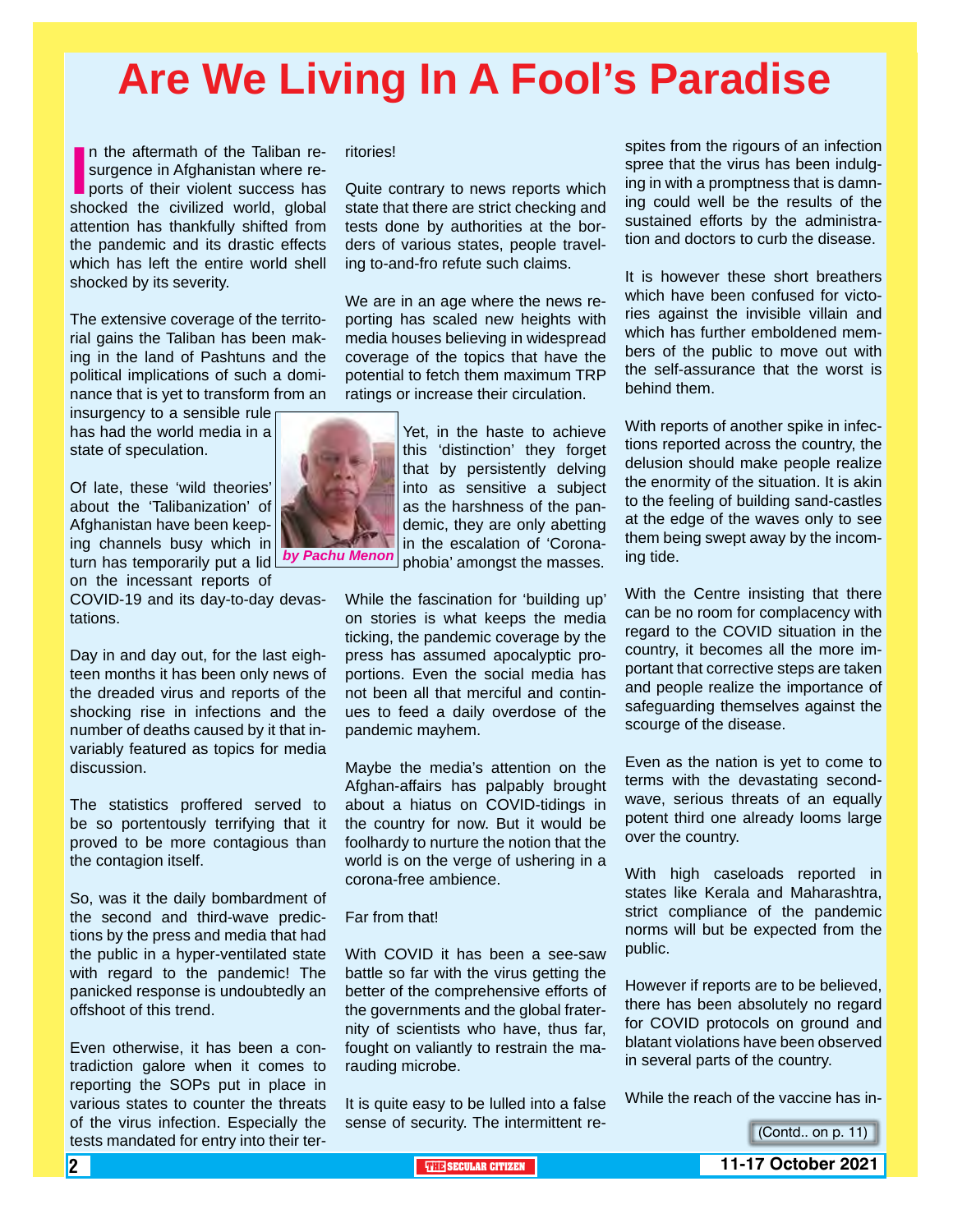| <b>THIR SECULAR CITIZEN</b>                                                                                                                                                           | <b>Advertisement. Tariff</b><br>Over all size 21.5 cms x 27cms ● Print area 18 cms x 25.5 cms                                                                   |
|---------------------------------------------------------------------------------------------------------------------------------------------------------------------------------------|-----------------------------------------------------------------------------------------------------------------------------------------------------------------|
| A NATIONAL FAMILY WEEKLY                                                                                                                                                              | Full pg. back Colour (19 cms x 24 cms)<br>18,000<br>Rs.<br>Center spread colour(39 cms x 23.5 cms<br>18,000                                                     |
| Vol.30 Issue No.41 October 11-17, 2021 Rs.10/-                                                                                                                                        | Rs.<br>Full pg. inside Cover colour(18 cms x 24 cms)<br>12,000<br>Rs.                                                                                           |
| 99, Perin Nariman Street, Fort, Mumbai - 400 001.<br>Mobile: +91 9820485389 / 9820473103                                                                                              | Full pg. inner colour (18 cms x 24 cms)<br>10,000<br>Rs.<br>Half pg. Colour (18 cms x 12 cms)<br>6,000<br>Rs.                                                   |
| E-mail: secular@sezariworld.com / seculardivo@gmail.com<br>Website: www.sezariworld.com                                                                                               | Full page B/W (18 cms x 24 cms)<br>7,000<br>Rs.<br>Half page B/W (18 cms x 12 cms)<br>5,000<br>Rs,                                                              |
| <b>Editor: LAWRENCE COELHO</b>                                                                                                                                                        | <b>Small Size Ads B/W</b>                                                                                                                                       |
| <b>Subscriptions Rate:</b><br><b>E-paper Edition</b><br>One year (anywhere in India) Rs. 500<br>sent anywhere in the<br>Two years (anywhere in India) Rs.1000<br>world (by email)     | 12 x 12cms Rs. 2400 • 6 x 24cms Rs. 2400<br>18 x 6cms Rs. 1800 • 6 x 12cms Rs. 1200<br>6 x 6cms Rs. 700                                                         |
| Five years (anywhere in India) Rs. 2000<br>One year<br>Rs. 600 or US \$15<br>One year (outside India) Rs. 3500                                                                        | <b>Matrimonial Classifieds:</b><br>• Rs. 500 per insertion (for 35 words) (includes box no.)<br>• Rs. 3000 for 12 insertions. (1 year The Secular Citizen FREE) |
| Digital copy of <b>THE SECULAR CITIZEN</b> now available through WhatsApp / Email for subscribers<br>worldover. Send in your request to : +91 - 9820485389 or secular@sezariworld.com |                                                                                                                                                                 |

Our bank account details for Fund Transfer : Account Name: The Secular Citizen, Current Account No. 03552000006744, Bank: HDFC Bank, Branch : CST - Mumbai VT, ISFC code: HDFC0000355

(Contd.. from p. 1)

Next Modi meets US President Joe Biden in the White House. Modi was received by one of the secretaries of Biden at the door step. Generally when world leaders go to the White House, the US president receives them at the door and also bids goodbye at the door. Biden doesn't do either of those to Modi. Then they have meeting. No one knows what good came out of that meeting.

Such visits by the head of the country's government to gatherings of major world leaders are important and necessary, even if not essential — because not to make the effort to travel and be seen would be an own goal. But part of the magic is to manage expectations, say the right things at the right time, but to do so in an understated manner that does not make the audience cynical. But perhaps the most important thing is to be accessible to the world's press.

Meanwhile, Indian Media tried to see how Modi's visit was covered in the US media but there was nothing. There was barely a mention of the Modi visit in the US media save a brief mention in the context of the QUAD meeting. Then the Indian Media tried

to talk to American Civilians who knew nothing about Modi but told the media India's poverty has increased.

Jingoism of the Indian Media coverage for the people back home took precedence over factual reporting about the UN session. It was disappointing to see the factual coverage that only a few seats were occupied when PM Modi addressed the UN General Assembly as it drew little interest. And even more disappointed that no one applauded. Either India's Permanent Mission at the UN goofed up massively or the respect India once commanded at the UN is lost with the humiliation, no photo shoot, lecture on democracy, no permission for Howdy event, unapproved vaccine, Modi's no knowledge on international politics and zero communication skills, no US press coverage, resulting in Modi getting the Indian Media to salvage his great image back home and cutting short his planned trip to only 2 days. This visit to the US has ended on a vastly different note in comparison with previous visits. Call it rebuke, censure or distancing from Modi, the sharp message to ensure democracy prevailed.

The great irony is that all this while, the democratic values were supposed to be the cementing factor in the India – US relationship – and more important, that it was, in ideological terms, the raison d'etre of the Quad itself. Modi wouldn't have bargained that the sword of Democracy is double edge and can also come to haunt those who preach it cavalierly without themselves practicing it. With this is Modi showing us the flagship of his new India.



**11-17 October 2021 The City of the Secular Citizen and Secular Citizen 3**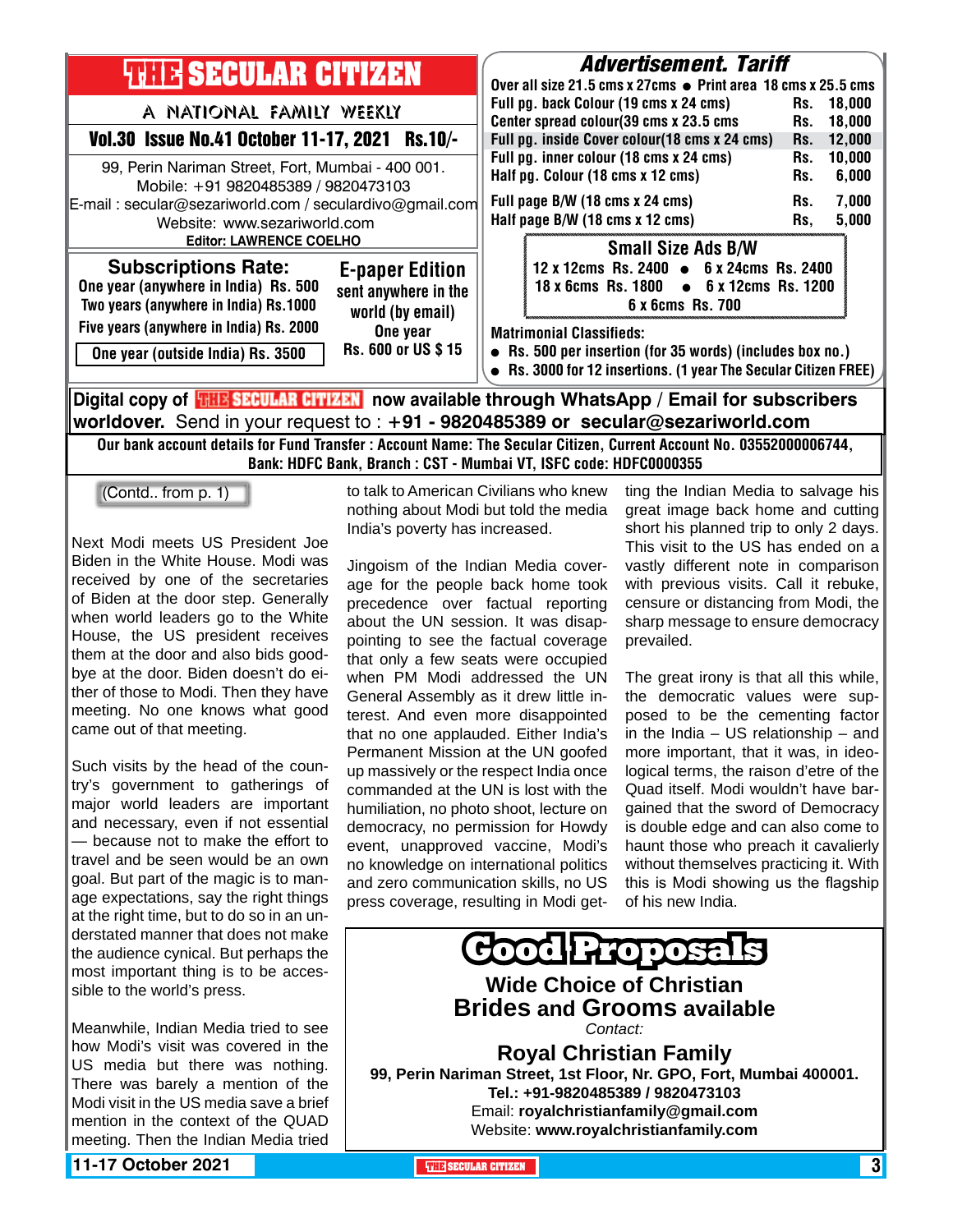### **Model Co-Operative Bank Ltd. Holds 104th AGM**



The 104th Annual General Meeting of Model Co-operative Bank Ltd. was held at 10.30 a.m. on Thursday 30th September, 2021 online. Due to the pandemic related restrictions on gatherings this was the first time that the Bank was holding it's AGM online.

The meeting commenced with a short prayer by Director Thomas Lobo and a reading read by Sr. Manager – Beata Carvalho

Approximately 115 shareholders participated in the meeting on-line.

The Chairman Albert W. D'Souza presided over the meeting and extended a warm welcome to the Shareholders / Members. He thanked them for participating online in the Annual General Meeting and reposing their trust in the Bank. The Chairman in his opening address to the Shareholders gave an overview of the economy and spoke on how the Bank was able to support it's customers during the pandemic. The Bank had kept all services operational and ensured care was taken for safety of customers and staff. He thanked the shareholders for their continuous support and encouragement, due to which the Bank has been able to grow from strength to strength. He appealed to the shareholders to

avail of the services offered by the Bank and to introduce new customers to the Bank.

Financial highlights of the Bank include - achieved deposit of Rs.1103.33 crores and Advances of Rs. 572.28 crores i.e. a Business mix of Rs. 1675.61 crores; well controlled NPA level at 2.22%; capital adequacy ratio of 13.55%; CRR and SLR always maintained; CBS full implemented; Sound control and Regulatory comfort. The Bank has met all the parameters required for a FSWM (Financially Sound and Well Managed) Bank, which was commendable considering the economic situation caused due to Covid. The overall performance of the bank has been good.

The Chairman presented the Audited Statements of Accounts including the Balance Sheet and Profit and Loss Account for the year ended March 31, 2021. The Members raised queries and the Chairman and Officiating General Manager Zenon D'Cruz provided, clarifications to the queries to the satisfaction of the Members present.

Founder Chairman, John D'Silva addressed the gathering.

Directors Vincent Mathias, Paul Naz-

areth, A. C. Lobo, Sanjay Shinde, Thomas Lobo, Lawrence D'Souza, Pius Vas, Benedicta Rebello, Gerald Cardoza, Ancy D'Souza and George Castelino were also present. Former GM & CEO, William L. D'Souza, presently Consultant was also present.

Shareholders who interacted at the meeting giving their views and suggestions were Dr. Thomas Mathai, Neville D'Silva, Mark Oliveira, Edwin Menda, John Lobo, Robert Nazareth, Desmond D'Silva, Aldon Fernandes and Francina D'Souza.

Mr. Osden Fonseca (currently Asst. General Manager and to be General Manager & CEO - Designate) compered the programme.

Vice Chairman William Sequeira proposed the vote of thanks.

We wish Model Co-op. Bank Ltd. all the best for the future and are sure that the Bank will grow from strength to strength under the guidance of it's Chairman and Directors, able and professional Management & Staff, support and patronage of Customers and **Shareholders** 

**– Ronida**

## Subscriptions for **THIE SECULAR CITIZEN**<br>Renewal as well as New, can be

sent through Bank Fund Transfer to any one of the following banks:

Bank: HDFC Bank Branch : CST - Mumbai VT Account Name: The Secular Citizen Current Account No. 03552000006744 ISFC code: HDFC0000355 or Bank: Citizen Credit Co-op Bank Ltd., Branch : Colaba, Mumbai Account Name: The Secular Citizen CurentAccountNo. 2090031000000489 ISFC code: CCBL0209003

Please inform us through email: secular@sezariworld.com or through phone: 9820485389 after transferring the same.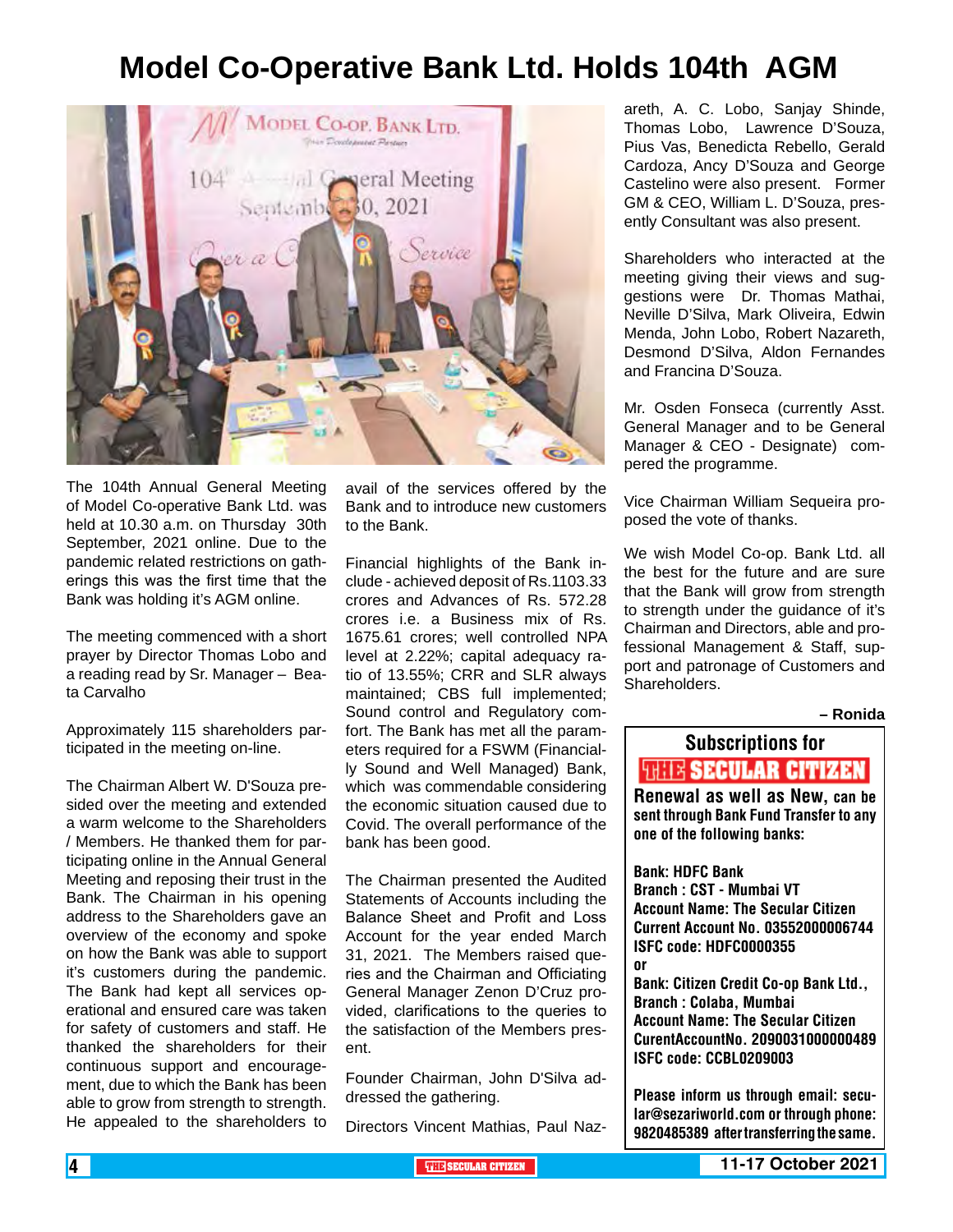

### **Democracies under Threat!**

The prime minister Narendra Modi's US trip has ended and he is back in the country. The people would definitely like to know how his visit has benefitted our country. Reports say, he has met the Business class to discuss greater cooperation in technology, space and other sectors. Whether that translates into something concrete remains to be seen. However, perhaps the most important event of his visit, was the oneto-one meeting with the Indian origin Vice President of the United States of America, Kamala Harris.

At a joint media appearance, Kamala Harris made a very forceful statement when she called for 'defending democracies from within'. She said, "as democracies around the world are under threat, it is imperative that we defend democratic principles within our respective countries and around the world". She couldn't have put it better. It was apparently a clear message to India. We should be wise perhaps, to decipher the hidden message in that statement. The Threat is real and we need to wake up to this reality.

Our relationship with the US has not always been on the best of terms, rather America has proved to be an unreliable ally, one could say. The American President Joe Biden however, made an encouraging statement when he said, the relationship between India and the US, the largest democracies in the world, is "destined to be stronger, closer and tighter". Was this mere rhetoric, only time will tell.

> *—Melville X. D'Souza, Mumbai*

### **Modi's America trip**

*"Prime Minister Narendra Modi's visit to the United States comes from a position of strength at a time when the Indian economy has gained momentum!",* said an eminent Indian American, Silicon Valley-based and Indiaspora founder M.R. Rangaswami to PTI in an interview on Wednesday, September 22, 2021. *"India under Mr. Modi", he said, "has emerged as a strong economic power in the world."*

#### What a lie!

The Godi media in India has highlighted many things of Modi's recent 3-day American trip and projected Modi as a great Indian hero; but the reality is expressed by the America's most reliable newspapers. *The New York Times* of Sunday 26th September front page headline is: *India's Hitler in USA worst Indian PM in history!* The front page further says, *"Modi has no answers; he refuses to give press conference in USA".* Further down Modi is described as *"... leader who ran India into the ground!... Worst economy, worst education in 30 years!"*

Is not every word of the report true? When will the Indian population know the truth and save the country from further precipice? The only achievement in Modi's American trip, the *Godi media* (The Media that is sitting on the lap of Modi) can boast about is that Modiji had to listen humbly to two sermons, one by President Biden on 'Mahatma Gandhi' and second sermon by the Vice President Kamala Harris on 'democracy'. The world knows today that under Modi regime both these values are bleeding profusely in India! The latest action that proves Modi as a *'Phekoo'* is the fake publicity made about 2.5 crores vaccinations done on Modi's birthday on 17 Sep.! The

truth behind it is that the vaccinations done on previous 2 days (15-16) were not registered in the computer, 3-day total was registered on !7th! As a result on 15-16 Sep. Those vaccinated did not get their certificates till 17th!

The only trustworthy TV channel today in India is NDTV and that too Adani Group is trying to own and make it a *Godi media!* Shall we not rise and protest?

सत्यमेव जयते!

*— Fr Michael G., Vasai* 

### **Agera, A harvest festival of the East Indian community**

The East Indian Catholic community of Mumbai celebrated Agera last Sunday.

The festival was in thanksgiving for the rich harvest of grains the community have had during the past one year. This harvest festival is being celebrated for several centuries.

The name 'Agera' is derived from a Latin word, which means 'field'.

In villages where several East Indians live, a few sheaves of rice are cut symbolically from the paddy fields by the local parish priest. The sheaves are then carried to the church in bullock carts to symbolise the feast.

In the city of Mumbai, the sheaves are carried to the church in a procession from the nearest cross. The women wear traditional lugras and the men wear surkas.

An East Indian brass band accompanies the parishioners and the priest playing their lilting East Indian Marathi songs while altar boys and girls lead the procession carrying a cross or a lighted candle.

The rice sheaves are then distributed to the people after being sprinkled with Holy Water. It is then kept on the altar at home to symbolise that we Catholics are thankful for the rice that we are fed with daily.

> *—Jubel D'Cruz, Mumbai.*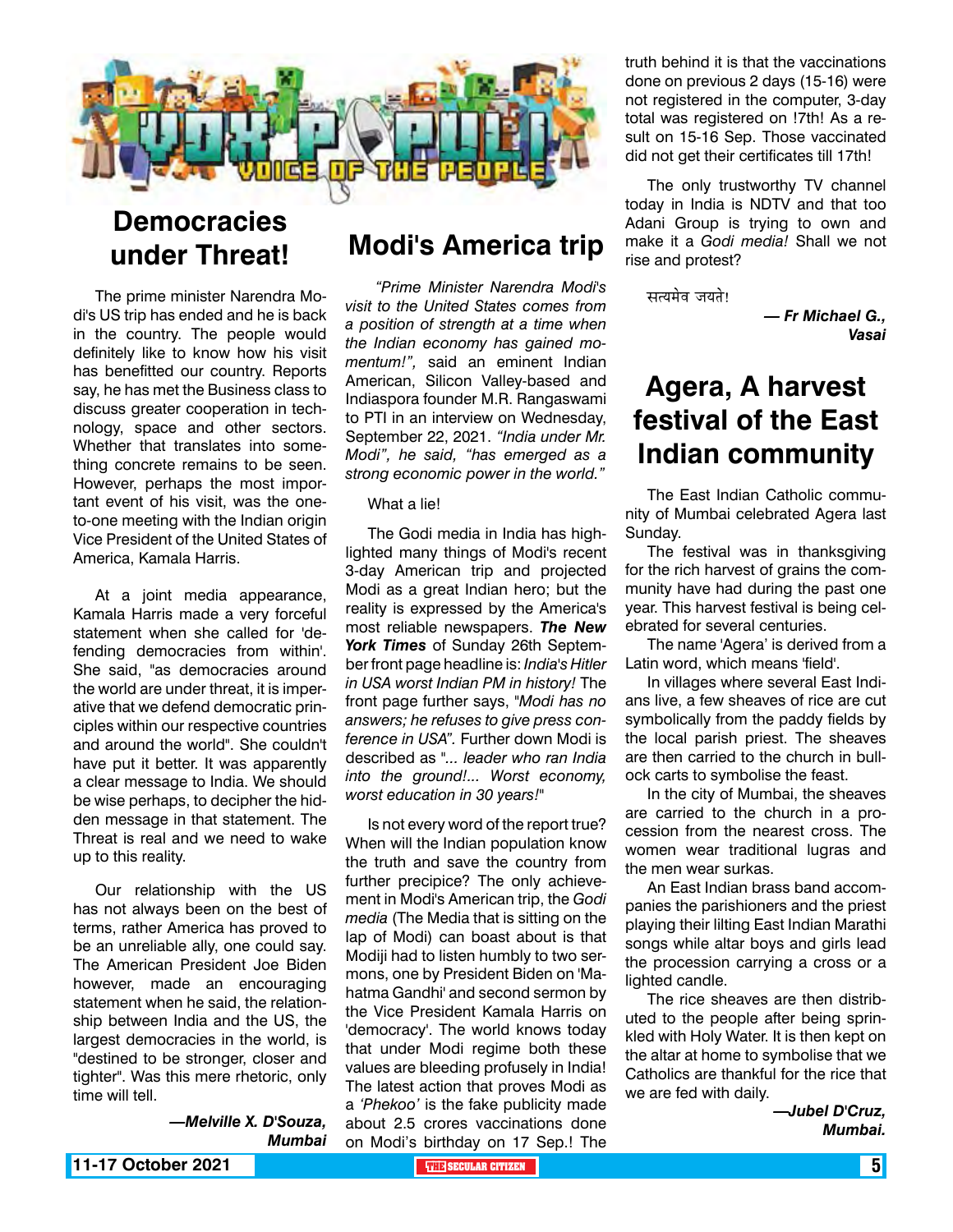# **Wider "WE" is Witness!**

**O**n 23 September 2021, two civilians were killed and several others including nine policemen were injured in violence during vilians were killed and several others including nine policean eviction drive in Assam's Darrang district. The so-called 'eviction drive' by the State Government is another blatant effort to 'weed' out 'foreigners' (read 'Muslims') from the State. Assam has not stopped targeting the Muslims (who comprise about one-third of the State's population). Already in August 2019 the National Register of Citizenship (NRC) omitted 1.9 million people. In an exhaustive but insightful article in the New York Times (15 September 2021), 'They Are Manufacturing Foreigners': How India Disenfranchises

Muslims', Siddhartha Deb writes, *"the Hindu right has long identified border regions like Kashmir and Assam as places to raise the specter of a Muslim threat. But while Kashmir has of-*

*the danger of secession, Assam represents, in the* 

*rhetoric of Hindu extremists, a more insidious menace — that of a steady, cross-border influx of Muslims guaranteed to make Hindus a persecuted minority in their own country. Assam is largely peripheral to historic Indian civilizations as well as to modern India — Guwahati lies more than 1,000 miles east of Delhi, with China and Myanmar far closer. Yet Assam has become central to the question of who is — and who is not — entitled to be a citizen in India."*

# **Translation Service available**

**Announcements, Notices, Prayers, Books, Ads., Etc. from English to Konkani** *( Kannanda, Romi Scripts) and* **Konkani to English**

*Contact:* **9820485389**

Almost fifty years ago in 1972, David Campton, a prolific British dramatist, wrote an apparently innocuous, straight- forward and simple one-act play, entitled **'Us and Them'**. The play begins innocently enough with two groups of wanderers looking for an 'ideal' place to settle. They do find this 'ideal' place in the midst of environmental grandeur. Ironically, their 'places' are adjacent to each other. After mutual agreement they draw a line (what most of us humans will find just natural and practical) demarcating their respective territories. No problem for some time; soon however, the line becomes a fence, the fence be-

comes a wall, and the wall grows in size until neither side knows what the other is doing, on the 'other side' of the wall!

*ten been used to conjure* BY FR, CEDRIC PRAKASH ing! They start 'jumping to Naturally, they keep wonder**s** conclusions. In a matter of

time, their thoughts turn to suspicion and their suspicion to mistrust and mistrust to fear, with each side believing that the other is hatching a plot against them. As fear takes hold, both sides begin preparing for a possible conflict until eventually it becomes a reality and violent. In the end, two survivors, looking at the waste they have inflicted on one other, conclude, "the wall was to blame". The play was reflective of the growing polarisation and divisiveness that had seized several nations and groups at that time of history. It was a play meant to ridicule the abysmal depths to which human nature can fall; to highlight the absolute stupidity yet the suffering caused solely by humans, which exists in society!

Campton's play is very reflective of what is happening in India today: of how divisiveness and polarisation, jingoism and xenophobia have gripped several sections of society. Thanks to the venomous hate speeches spewed

out by politicians (particularly from the ruling regime) and sadly enough even by some Catholic Bishops. A significant section of society has now become 'Us and Them'; the tendency is to exclude the other: by what they eat or wear, read or see, believe or profess, the colour of their skin or their ethnicity. Even sacred terms like 'jihad' are used in a derogatory way to cast aspersions on the other.

It is in this painful context that Pope Francis' message **Towards an Ever Wider "We"** for the 107th World Day of Migrants and Refugees which is observed by the Catholic Church on 26 September 2021, makes not only tremendous sense but provides a definite direction for all who would claim to be disciples of Jesus. The opening words of his message makes his intention clear, *"in the Encyclical Fratelli Tutti, I expressed a concern and a hope that remain uppermost in my thoughts: "Once this health crisis passes, our worst response would be to plunge even more deeply into feverish consumerism and new forms of egotistic self-preservation. God willing, after all this, we will think no longer in terms of 'them' and 'those', but only 'us'" (No. 35). For this reason, I have wished to devote the Message for this year's World Day of Migrants and Refugees to the theme, Towards an Ever Wider "We", in order to indicate a clear horizon for our common journey in this world".*

The Pope continues his message with a brief history of salvation and the importance of 'we' as it unfolds. He uses strong words when we says, *"Our "we", both in the wider world and within the Church, is crumbling and cracking due to myopic and aggressive forms of nationalism (cf. Fratelli Tutti, 11) and radical individualism (cf. ibid., 105). And the highest price is being paid by those who most easily become viewed as others: foreigners,* 

(Contd.. on p. 7)

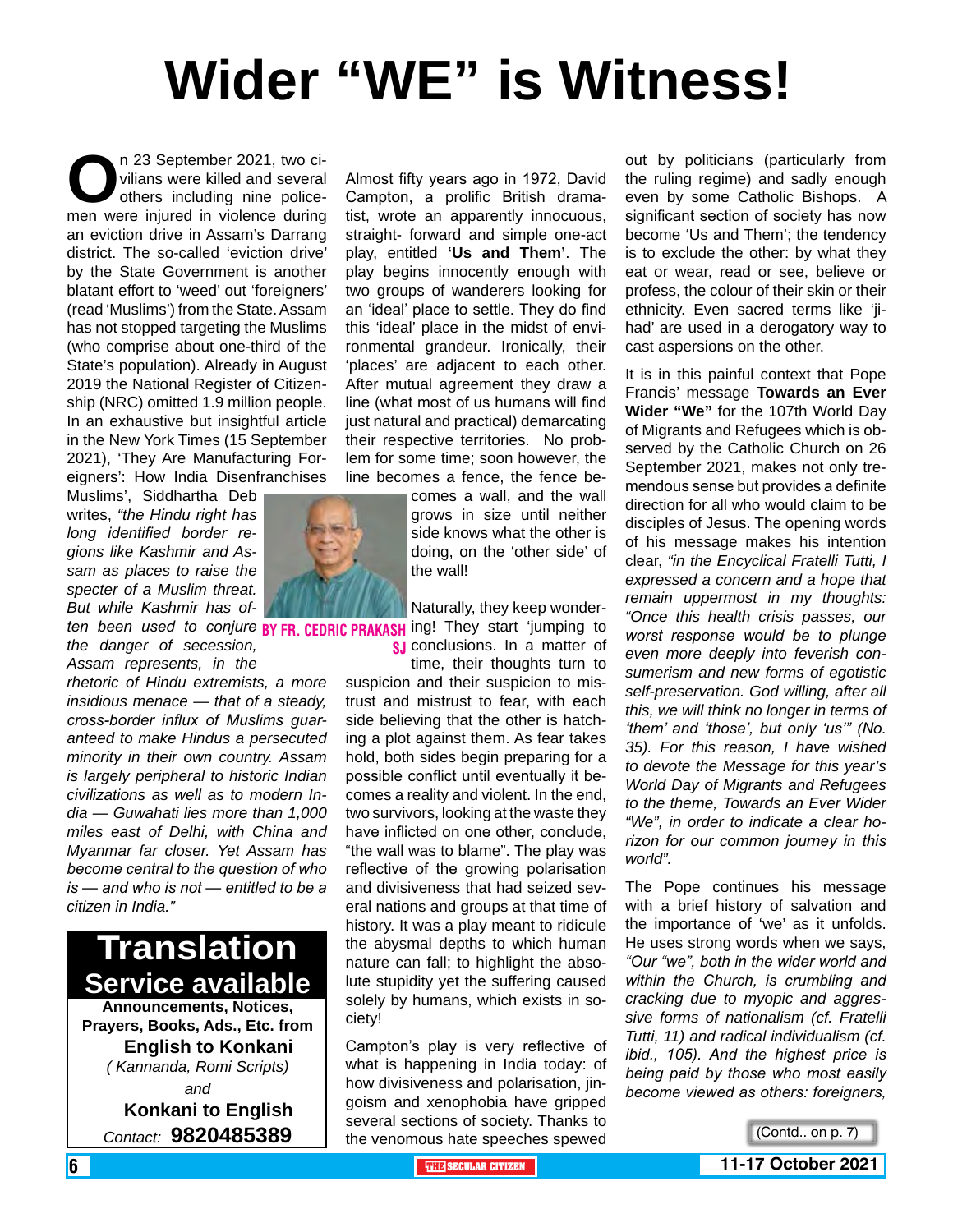#### (Contd.. from p. 6)

#### *migrants, the marginalized, those living on the existential peripheries".*

Pope Francis has made the care and concern for refugees and migrants a hallmark of his papacy. His homilies, messages and talks constantly refer to their plight. Recently as the Afghan crisis unfolded he called upon everyone to help those who have been so tried, especially women and children, saying solidarity brings coexistence and peace. He said that in historic moments like these, we cannot remain indifferent, specially to those who become victims of the crisis and have to seek refuge elsewhere.

His message, in essence, focuses on a Church that is more and 'Catholic'! This perhaps will not go down well with some of the 'holy' Catholics of today – who have made exclusivity a trademark of their rather unchristian 'Catholicism'. With his usual candour, Pope Francis minces no words saying, *"In our day, the Church is called to go out into the streets of every existential periphery in order to heal wounds and to seek out the straying, without prejudice or fear, without proselytising, but ready to widen her tent to embrace everyone. Among those dwelling in those existential peripheries, we find many migrants and refugees, displaced persons and victims of trafficking, to whom the Lord wants his love to be manifested and his salvation preached"*. The Pope is unequivocal: every Catholic has to be a Witness today!

There is the case of a young Chris-

**Now get your digital copy of WHIS SECULAR CITIZEN through WhatsApp / Email** Subscribers in India and worldover can now get their Digital copy of The Secular Citizen by WhatsApp / email every week. Annual Subscription : Rs. 600 *Contact :* **+91 - 9820485389 or secular@sezariworld.com**

tian woman from Pakistan: as a child she was neglected and rejected. She married a Christian man when still not out of her teens; the marriage turned out to be an unhappy one and she ultimately legally separated from him and being given the custody of the two children she bore. A few years later she met an Indian Christian widower (with a daughter) on an online portal. She ultimately came to India with her two children, they married in the Catholic Church, and the couple lived happily with the three children. Thanks to the affluence of the husband, the family was well received and popular in the community. Unfortunately, tragedy struck with the husband succumbing to the pandemic. There was a spontaneous outpouring of sympathy and material help for the bereaved widow and the three children.

Greed for the deceased's property however, got the better of a relative of the dead first wife of the deceased husband. He first tried to take guardianship of the minor daughter which was refused by a Court. He then filed a complaint saying that the Pakistani woman was living in India based on fraudulent documents. The fact is that whilst she entered India legally, her deceased husband had managed to get her other official Indian documents based on some fake certificates. She was totally oblivious and innocent of this. She was jailed for a month but is now out on bail, waiting for the trial to begin. In the meantime, she gave birth to another child from her late husband. Ever since she was jailed, barring the exception of just two or three, the Christians have shunned her like a 'pariah'; there is very little material help forthcoming and practically no signs of empathy and solidarity; what abounds however are rumours, gossip and derogatory remarks on the hapless woman, who is a victim of circumstances in a foreign land. It could be because of a 'misplaced fear' but certainly far from what is expected from a disciple of Jesus. Pope Francis surely has instances like these in mind when he calls upon the Church to become more and 'Catholic': to be witnesses! Fr Stephen Raj SJ the South Asia Regional Director of the Jesuit Refugee

Service, speaking of the challenges refugees face today says, *"the new influx of Myanmar Chin refugees in large scale in Manipur and Mizoram face untold hardships for survival. They are in pitiful condition and facing acute hardship in terms of food, clothing, shelter, medical aid and protection. For them to reach New Delhi based UNHCR to apply for asylum seekers or refuge permits travelling thousands of kilo meters without any permits at this time of covid is the biggest challenge. Without refugee identity they remain illegal and undergo constant threat of harassment and detention. The plight of refugees or forcefully displaced people is becoming horrendous and appalling with the pandemic. It has exacerbated the preexisting vulnerabilities of the refugees. The refugees need well integrated and comprehensive rehabilitation program to address their issues to foster life and promote their dignity".* 

In the final part of his message Pope Francis calls for *"an ever more inclusive world" saying "Ours must be a personal and collective commitment that cares for all our brothers and sisters who continue to suffer, even as we work towards a more sustainable, balanced and inclusive development. A commitment that makes no distinction between natives and foreigners, between residents and guests, since it is a matter of a treasure we hold in common, from whose care and benefits no one should be excluded"*. He ends with a dream *"We are called to dream together, fearlessly, as a single human family, as companions on the same journey, as sons and daughters of the same earth that is our common home, sisters and brothers all"*

Do we dare dream together and act courageously as "WE" to be authentic witnesses of Jesus in the India of today? Be it for those in Assam, or the Chins or the Pakistani woman – or for that matter any migrant or refugee, the 'other' in our midst?

> *\*(Fr. Cedric Prakash SJ is a human right, reconciliation & peace activist/writer. Contact: cedricprakash@gmail.com*

**11-17 October 2021 THE SECULAR CITIZEN** 7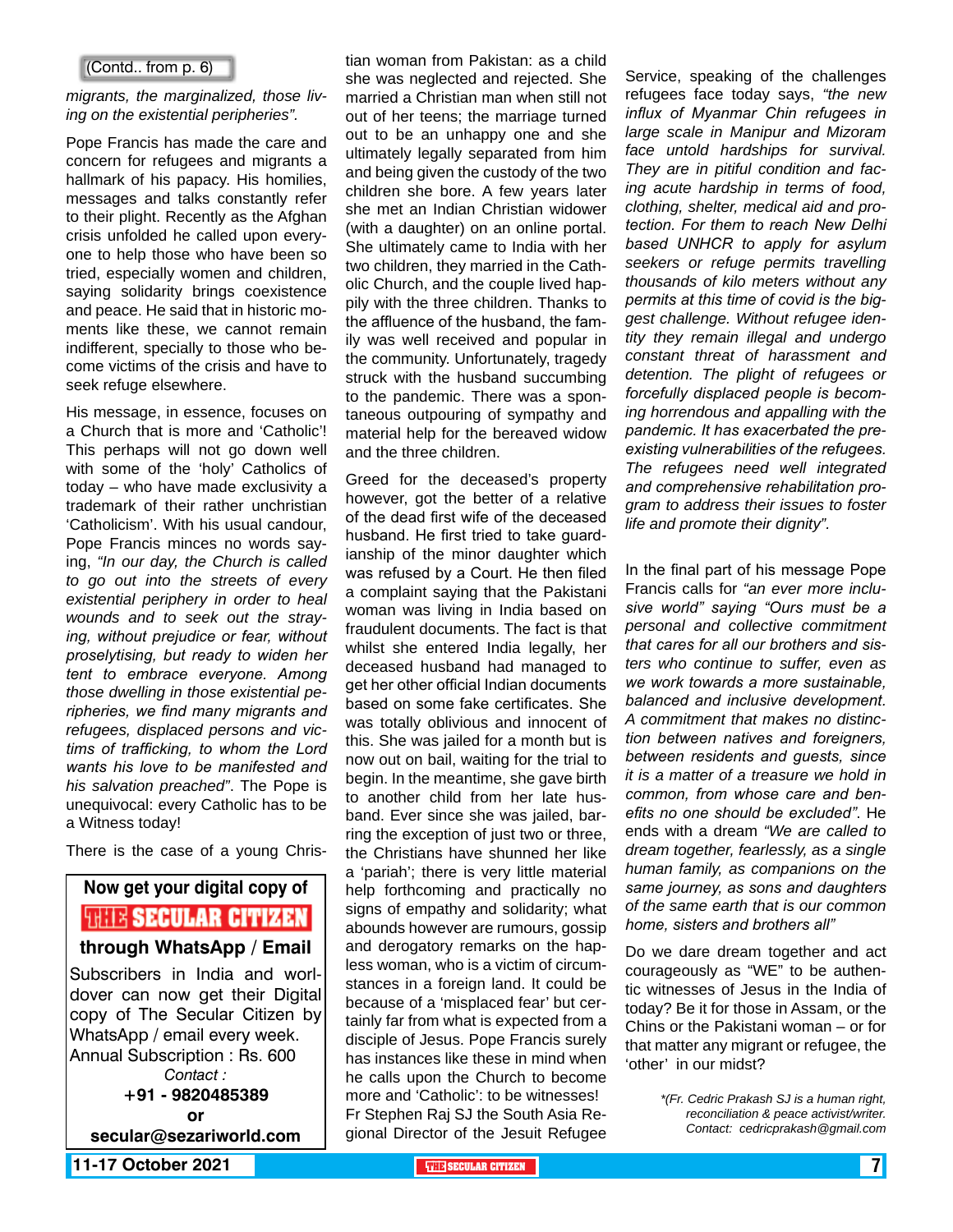# **Coronavirus Concerns… Cures & Fears**

#### *By Irwin Almeida*

**The COVID – 19 virus (Coronavi-**<br>rus) which has captured global<br>attention like no other, has been<br>raging now for over a vear and is still rus) which has captured global attention like no other, has been raging now for over a year and is still surging. Emerging in Wuhan in China, it has swept across countries and continents with speed and stealth, to bring global travel, trade and economy to a shuddering slowdown.

Deriving its name from its resem-

blance to a crown, the coronavirus family includes both the inconvenient but innocuous common cold virus as well as the sinister SARS virus. The COVID – 19 virus, the most recently known member, has revealed itself to be more threatening than its coldcausing cousin, but far less menacing than its killer kinsman SARS. However, it is the ease and speed with which this highly infectious virus spreads that has led to its dreadful toll of infection and even death. This question aris-

# **Matrimonials**

#### **Brides**

**7199. BANGALORE :** Mangalorean Roman Catholic Spinster, (Born in January 1990), Ht. 5' 2", Wt. 53 kgs, Fair Complexion, Edn. Master's in Mass Communications (NTU, Singapore) working as a Senior Manager of Corporate Communications in **SINGAPORE**. Contact email : mafern.2121@gmail.com

**7182. MUMBAI :** Mangalorean Roman Catholic Spinster, (Born in October 1992), Ht. 5' 4", Wt. 72 kgs, Wheatish Complexion, Edn. B.Com., C.A., working as Asst. Manager in TATA Company. Contact : email : matrimonialp27@gmail.com

**7160. MUMBAI :** Mangalorean Roman Catholic Spinster, (Born in September 1988), Ht. 5' 7", Fair Complexion, Edn. BMS, working as a Senior Merchandiser in a Global Retail Company in Dubai. Contact email : prislobo10@gmail.com

**Please renew your subscription if expired. Mention your subscription no. while sending the renewal amount**

**7128. MUMBAI :** Affluent business family R.C. East Indian Spinster, (Born in 12-04-1988), Ht. 5' 2", very beautiful and pretty. Edn. MS General Surgeon, Doctor by profession. Contact email : drvd2019@gmail.com

**7126. U.S.A. :** Mangalorean Roman Catholic Spinster, (Born in January 1992) from Mumbai, Ht. 5' 7", Wt. 60 kgs, Fair Complexion, Edn. B.E. (Computers) from Mumbai, M.S. (Information Systems) from US. Possesses H1B visa and is working as a Technical Analyst with an MNC in USA. Contact email :

wilfyjoy1315@gmail.com or call +91 98603 02527 / + 91 9970172527

**7066. MUMBAI :** Mangalorean Roman Catholic Spinster, (Born in June 1987), Ht. 5' 4", Wt. 78 kgs, Fair Complexion, Edn. B.E., (EXTC) M.S. (International Business Management), working as a Consulting Manager. Contact email : l2018anselm@yahoo.com

**7065. MUMBAI :** Mangalorean Roman Catholic Spinster, (Born in December 1989), Ht. 5' 7", Wt.69 kgs, Fair Complexion, Edn. M.Sc., & Dip. in Clinical Research, working as Business Process Lead in TCS. Contact email : mendonca luke@yahoo.co.in es: Can Covid be transmitted through House flies? There is no evidence to support that idea. The virus that causes Covid – 19 spreads primarily through droplets generated when an infected person coughs, sneezes or speaks.

Today the whole world is under the dark spell of the Corona virus living in fear and uncertainty. Faith in God eliminatesfear and gives us hope… With more than 19 million confirmed cases and over seven lakh deaths worldwide, the U.N. Secretary-General described the coronavirus pandemic as the worst global crisis since World War II. The high viral load in hospital settings may make health care workers particularly susceptible to the disease. Others also could be ostracized fearing infection.

 The Covid has created a wave of panic globally and has brought the whole world down on its knees like never before. Therefore, what is needed now are personal preventive measures to prevent the virus from entering one's airways, and include frequent handwashing with water and soap for 20 seconds, use of hand sanitizer, avoiding contact with potentially infected surfaces with bare hands, keeping a distance of more than metre (three feet) from an infected person, avoiding crowded locations, getting good sleep and consuming plenty of water, fruit and vegetables.

Yet, despite all efforts and the vaccinations, the Covid seems to be surging every day globally. One is tempted to argue that nature is getting back at us, and our only solution is to hide away in our homes in fear and worry. Perhaps, it is worthy of mention here that we have ignored the warnings by philosophers and prophets and are now paying the price.

In the years about 1551, a prophet named Nostradamus, predicted that

<sup>(</sup>Contd.. on p. 9)

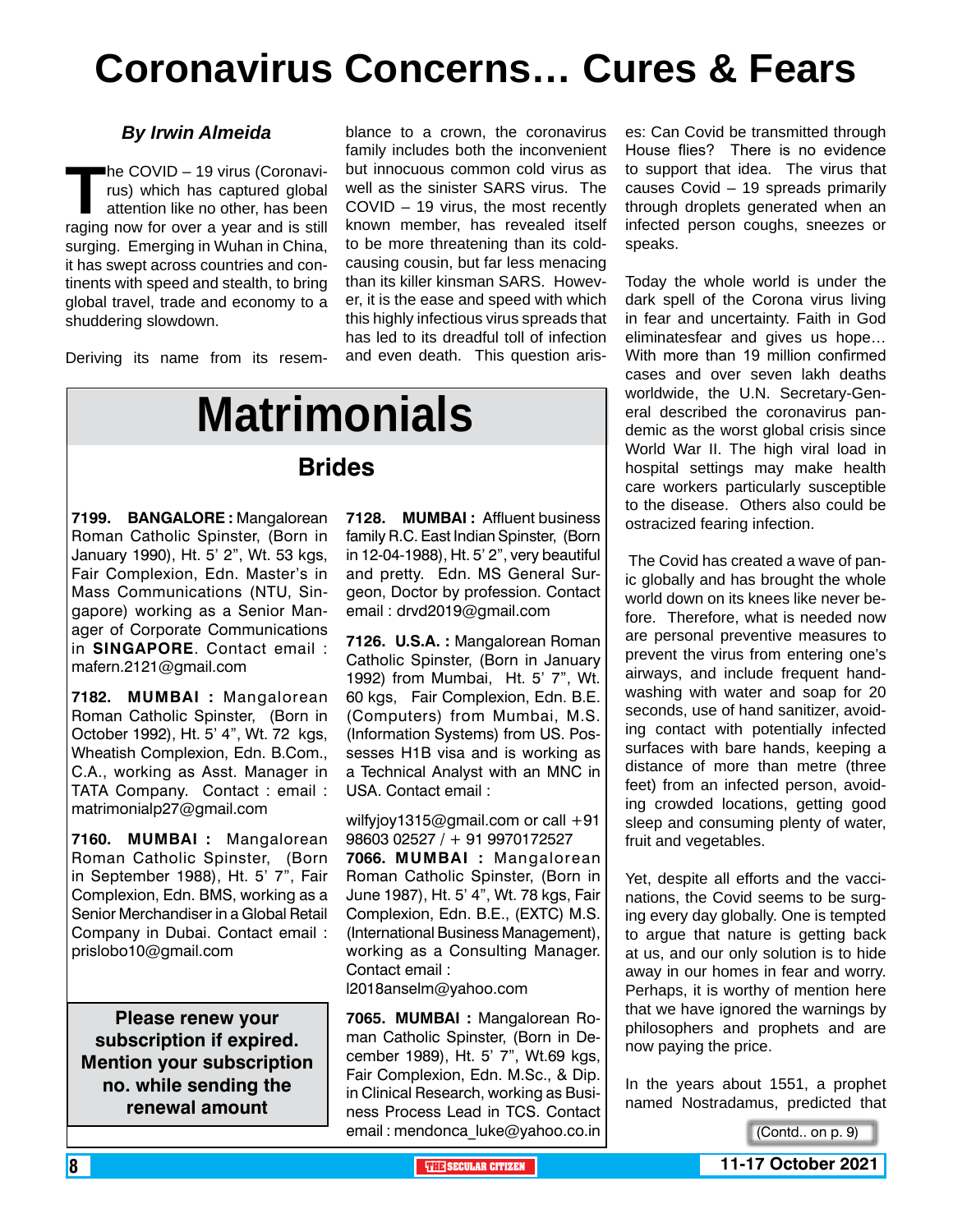#### (Contd.. from p. 8)

in the twin year 2020 a queen from the far east would arise and spread her mantle on a country with seven hills -- Italy -- and that it would be the end of the world's economic progress. The Old Testament of the Bible also mentions a few poignant incidents, when man believed he was all powerful and prioritised all things in preference to God, so he was subject to God's retribution.

The Old Testament states of Sodom and Gomorrah were reduced to ashes, their false bronze statues were destroyed. The ten plagues were sent by God to punish the Egyptian ruler, Pharaoh, who refused to let Moses free the Israelites. The rebellious ancient Egyptians who followed the Israelites led by Moses, through the desert were wiped away with the flood waters of the Red Sea while the Israelites walked through the passage of dry land between a wall of water on either side.

Today, the whole world is living in fear. The contagious Corona virus can be transferred from person to person with the touch of a finger, a cough or a sneeze through droplets in the air. Children below the age of ten years and adults who have crossed sixty years are the most vulnerable and therefore must stay indoors. Offices, shopping malls and restaurants are closed, along with cinema houses, and hotels. Public transport has been suspended and manufacturing places have come to a halt. Sanitisers and masks are to be used at all times, and vaccinations for prevention must be taken.

It is essential that during the period of the pandemic people stay safe at home, spend quality time with their families and pray for good health and unity in order that planet Earth be restored to its original glory. May be we need to Care more for Creation!

However, these testing times have also brought along some positive changes – our environment is much cleaner, birds can be heard chirping their sweet melodies again, healthy habits have become evident, and we are back to enjoying home-cooked meals and spending more time with our families.

Perhaps this is a good time to make a resolution to continue these positive habits, keep the healthy choices going and refrain from harming the planet any further!

The Covid-19 outbreak has also put a spotlight on economic inequalities and focussed attention on our fragile social safety net that leaves communities vulnerable to bear the economic brunt of this international crisis.

While the virus is no respecter of anyone  $-$  it attacks the wealthy, the poor, those segregated by income, race and gender, it has reduced economic mobility and increased the cost of medical care. It is undeniable that the low-income communities are far more likely to be exposed to the virus, face a greater mortality rate and suffer financially as well. In times of an economic crisis, these vulnerabilities become even more pronounced for marginal groups.

The authorities need to work out a response that prevents people from having to choose between a missed pay cheque and risking their own health as well as that of their family. The authorities also need to target its economic stimulus packages to communities that would be hit first and hardest, and ensure adequate standard of living for all.

Some defence against the Virus has to be found and quickly. If we are to defeat this epidemic, we need more, not less, trust and co-operation. In this regard, Prof. Yuval Noah Harari, lecturer at the Hebrew University of Jerusalem, states that most people blame the coronavirus epidemic on globalization, and say that the only way to prevent more such outbreaks is to deglobalize the world. Build walls, restrict travel, reduce trade. However, while short-term quarantine is essential to stop epidemics, long-term isolationism will lead to economic collapse without offering any real protection against infectious diseases. Just the opposite. The real antidote to epidemics is co-operation.

In the fight against viruses, humanity needs to closely guard borders. But not the borders between countries. Rather, it needs to guard the border between the human world and the virus-sphere. Over the last century, humanity h as fortified this border like never before. Modern health-care systems have been built to serve as a wall on the border, and nurses, doctors and scientists are the guards who patrol it and repel intruders. However, long sections of this border have been left woefully exposed. There are millions of people around the world who lack even basic health-care services. This endangers all of us.

Today, humanity faces an acute crisis not only due to the coronavirus, but also due to the lack of trust between humans. To defeat an epidemic, people need to trust scientific experts, citizens need to trust public authorities and countries need to trust each other.

If this epidemic results in greater disunity and mistrust among humans, it will be the virus's greatest victory. When humans squabble – viruses double. In contrast, if the epidemic results in closer global co-operation, it will be a victory not only against the coronavirus, but against all future pathogens

There are many serious discussions and speculations of post-Covid-19 new world order. Global equations are all set to undergo massive shifts, with important questions raised on the sustainability of globalization. As Harari points out, humans have encountered deadly diseases before. What makes our species different from others is its power to resist and overcome challenges. With massive advancements made in scientific research it is hoped that the vaccines produced so far will put an end to the ongoing global chaos.

(Contd.. on p. 11)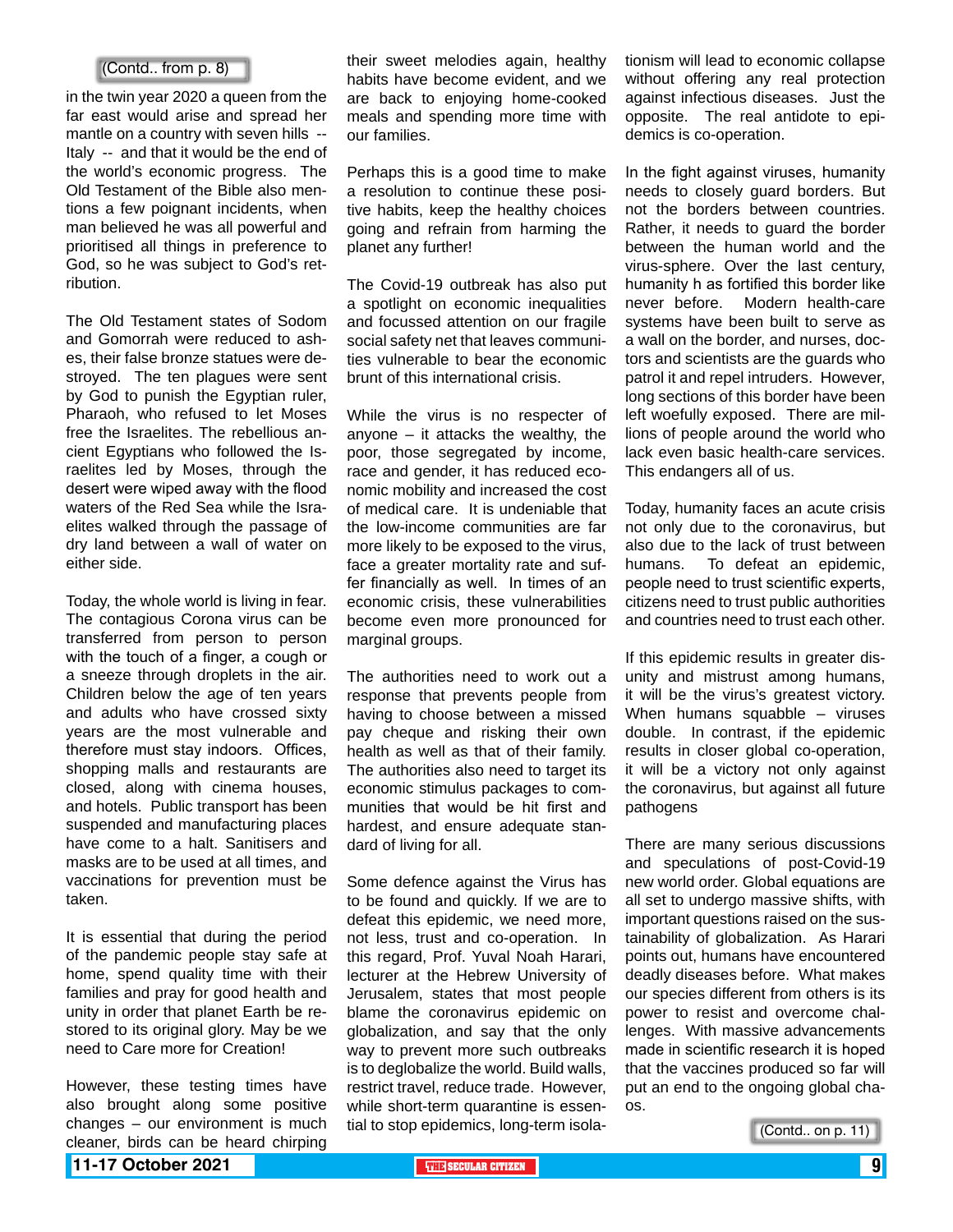# **Beloved Udupi Catholic passes away**

dmirably, from a common<br>man to the President of India<br>Minister Hon Narendra Modi, former man to the President of India Hon Ram Nath Kovind, Prime Minister Hon Narendra Modi, former Prime Minister Dr Manmohan Singh and so on.... mourned the death of Oscar Fernandes, a beloved personality, who passed away on September 13, 2021. The refrain was.. he was indeed a great man. He lead a good exemplary and fruitful life, people of his nature are rare to find. All unanimously agree that he was a sincere and honest man now rare. His life is a model to all who are in the

political field and everywhere.

Oscar Fernandes was born March 27, 1941 in Udupi to Roque and Leonissa Fernandes, last of 12 children educationist father and mother by lvan Saldanha- books. Needless to say, he

who was the First Lady bench magistrate of South Kanara,

he engineered his own career path. From being an agriculturist to working for LIC to even starting his own business in plastics, he was inspired to serve the people of this country and most importantly the disadvantaged. Politics was a medium for service to the needy people for this friend of the common man. He is married to Blossom Fernandes and has two adult children, a son and a daughter.

Gist of his daughter Oshanie's Eulogy : Oscar Fernandes, made his foray into politics, first in municipal council elections in Udupi in the 70s and then went on to become Udupi Block Youth President for the Congress. He won his first Lok Sabha election in 1980 at the early age of 39 and managed to defeat the great, eminent and the tallest leader of the region of that time, Dr. T.A. Pai. With a record win of five consecutive Lok Sabha elections and serving 4 terms in the Rajya Sabha, here's an example of someone who worked his way up from the grassroot to the highest echelons of power with a career spanning over five decades

in politics.

Oscar, at the time of his death, 80 years of age was perhaps the senior most parliamentarian with 41 consecutive years as an M.P., his organisational skills were acknowledged very early and he was parachuted to Delhi and given a National role. He served as one of 3 Parliamentary secretaries to the then Prime Minister Rajiv Gandhi in 1985, served two terms as Congress Chief for Karnataka, General Sec. AICC, was Union Cabinet

> Minister for Road Transport and Highways, Labour and Employment besides many other portfolios he held. His contribution to the field of HIV/ AIDS prevention in the country deserves a place in history

Shet has made the region, state, country and community immensely proud.

Regardless of the positions he held, he was always a man for the common people, he connected with everyone on a human/ humane level. He didn't consider his health important enough as his commitment for his work mattered more. In recognition of his services in public life, he was conferred with an honorary doctorate by Mangalore University and bestowed with the Nelson Mandela Award for Peace in New York. The powerful personality he possessed is what is to be remembered, he was seen to live for others. He was never seen to lose his cool or temper even once.

He explained "one must approach any situation with some sort of objectivity… understand the problem at hand and work towards a solution… Bob Marley's famous song, "Don't worry about a thing, coz everything's gonna be alright " reminds a lot about him, he was always Mr. Cool, Mr. Wise and Mr. Patient. He was practically the most versatile of people and his tal-



ents knew no bounds. From being a passionate, trained Kuchipudi dancer to performing the Yakshagana, an exemplary master chef, a yoga enthusiast to an incredible base vocalist, a fantastic harmonica player to a pianist who played by ear, he kept his talents always ignited - he is admired for singing lines of a Tulu folk song in the Rajya Sabha. An avid reader who could get lost in books.. he was a Shakespearean ... a human being par excellence, far more vivacious than merely the humble politician that many knew and we his family and close ones were privileged to witness that side of him.

There was not a single vice he possessed. A teetotaller, non smoker and the list can go on but that's not what you draw inspiration from. It was his acts of kindness, politeness and compassionate ways that stood out more than anything else. Leadership for him meant touching hearts, inspiring others, guiding people regardless of the position in public life he held. Expressing small acts of gratitude was his way of gratitude, much that we can all learn from his life. A regular church goer, a man who put the bible and its teachings into practice. I've never heard him speak ill of any person, let alone harming anyone and that's perhaps why he's loved by all even those who subscribe to opposing political ideologies.

Oscar Fernandes was the most lovable father and human. Such was a man so grounded to his morals, ethics and example. He reached the highest echelons of power, yet showed the highest forms of conscientiousness, simplicity, humility and patience. The



<sup>(</sup>Contd.. on p. 11)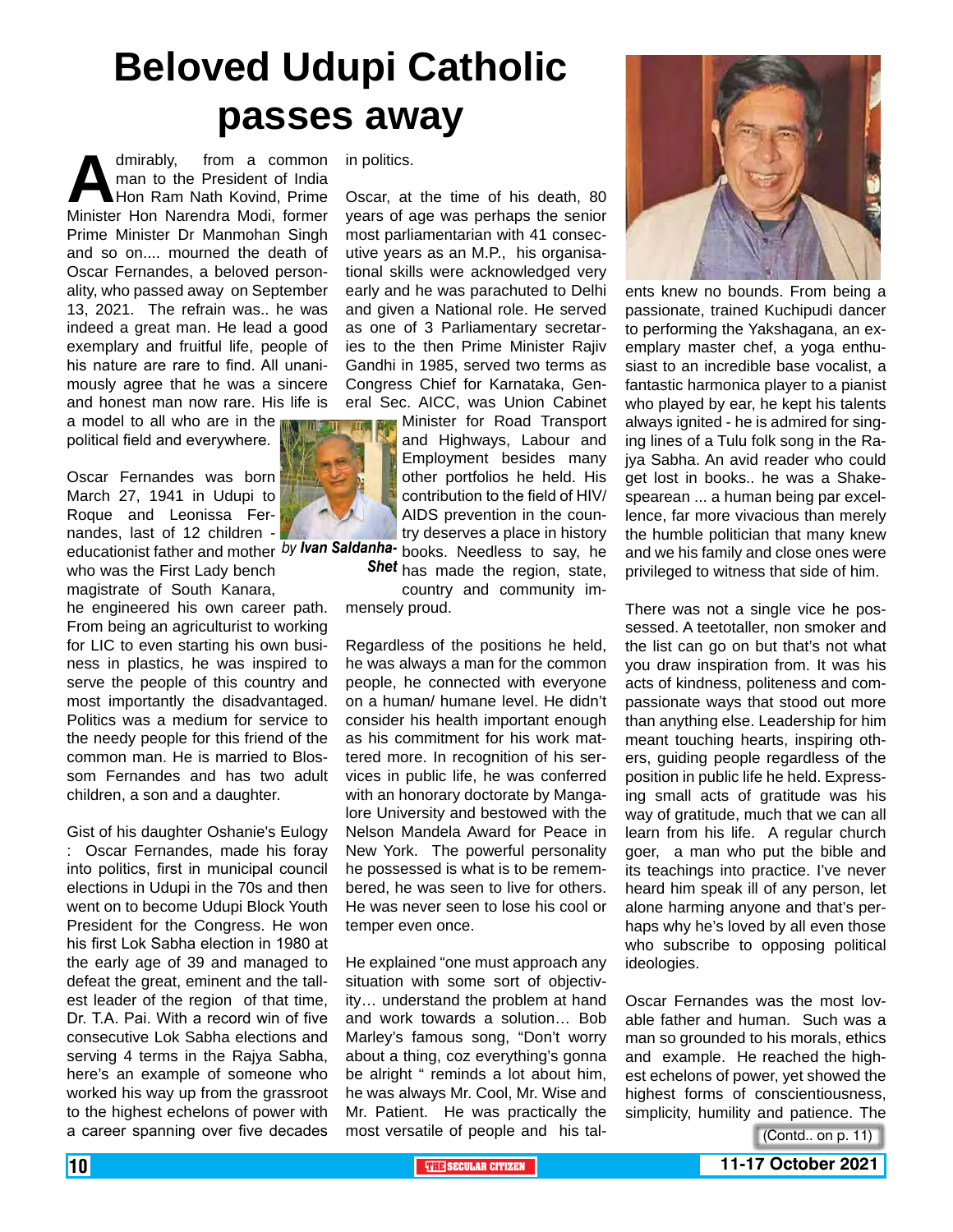#### (Contd.. from p. 10)

higher he climbed, the more firm his feet were on the ground. He led a life void of material fondness, wealth accumulation etc. We've never measured wealth in terms of money; values, principles, music, good food, humour and taught us to love unconditionally, exhibit empathy and compassion which makes him outweigh any wealth accumulator in the world. The strength of a man isn't seen in the width of his shoulders, but is seen in the width of his arms that circles you. A true gentleman is one who puts in much more into the world than what he takes out and that was our Oscar.

Oscar Fernandes, is mourned by his wife Blossom who was very close and inseparable, children - Daughter, Oshanie married to Mark Saldanha they have a son Odin Saldanha; A son, Oshan Fernandes married to Frazil they have a daughter Ohanna Fernandes. Many near and dear ones and a sea of admirers throughout India and abroad mourn his loss as irreplaceable. A sincere and honest politician, by his death India has lost a true and good leader. His mortal remains were respectfully draped with the national flag and an official guard of honour was accorded before internment. Our Rev. Cardinal Oswald Gracias has expressed a deep loss to the Church. Archbishop of Bangalore and all Bishops of Karnataka took part in the funeral rituals at Udupi, Mangalore and Bangalore on September 14, 15, 16, 2021 spelling out the deep grief all felt and the honours they wished to pay for being a great support to all over the years, always to remain in fond memory.

Having said this, we are constantly reminded that the end is not in sight. A new wave has emerged in London and Europe and in some areas of India too. Known as the Delta, this is more transmissible and it is not known whether the vaccines developed so far will combat the virus. The vaccines we have so far is to provide immunity and try to ensure non-transferability. The medical fraternity here as elsewhere can only prescribe the existing vaccines and self-protection by constant washing of hands, social distancing, and wearing of face masks. And, in the end, may be it would seem best to stay locked-in!

However, experience has shown that staying indoors for long periods as its own disadvantages because the lack of sunlight deprives us of essential vitamin D, creates disharmony, despair, despondency and often depression. Let us therefore hope and pray that we emerge from these dark days sooner than later. It would be recalled it the midst of the first wave one of our unethical netas suggested we chant "Go Covid go.." and that would be the end, but the virus is still very much here. Commendable therefore are efforts to brighten the scene and as we wait like Jerome Kern's "Till the clouds roll by…" some enterprising musicians have composed a lilting melody with lyrics to match about the pandemic ending soon titled "Someday soon… " with an appropriate finale "we'll snuff out this virus at last". Positive outlook, surely!

| <b>Ad. Rates for Thanksgiving</b>                                                                                      |                 |                |
|------------------------------------------------------------------------------------------------------------------------|-----------------|----------------|
|                                                                                                                        | <b>Colour</b>   | <b>B/W</b>     |
| <b>Favours granted minimum</b>                                                                                         | <b>Rs. 800</b>  | <b>Rs. 500</b> |
| i.e. 15 words $+$ 1 block(1 photo of saint)                                                                            |                 |                |
| each additional block                                                                                                  | <b>Rs. 400</b>  | <b>Rs. 300</b> |
| <b>Holy Spirit Prayer</b>                                                                                              | <b>Rs. 1000</b> | <b>Rs. 700</b> |
| Other small prayers (upto 100 words)                                                                                   | <b>Rs. 1000</b> | <b>Rs. 700</b> |
| Contact: Tel.: +91 - 9820485389, 9820473103<br>THE SECULAR CITIZEN,<br>99, Perin Nariman Street, Fort, Mumbai - 400001 |                 |                |

#### $(Cond.. from p. 9)$   $(Cond.. from p. 2)$

creased considerably, it would however be sensible for the public to continue maintaining COVID appropriate behaviour. Coronavirus is mutating, and mutating fast!

With the season of festivals underway in the country, it calls for a lot of restraint by the public to celebrate them in a safe mode. Of course the pandemic induced restrictions and challenges should not dampen the spirits of the people.

But the festive mood that people get into during these celebrated occasions has always left much to be desired, especially during the pandemic.

With massive crowds thronging marketplaces violating the norms of social distancing, a steady rise in cases is but a natural consequence. The family gatherings and jollities during these festivals only add to the risks.

Moreover, the public has been quite conspicuous by its abject disregard for the safety guidelines prescribed and are generally found throwing all caution to the wind.

While the vehement opposition by people to any sort of bindings and limitations on the celebrations imposed by the government is understandable, it is the manner in which the sentiments of the locals have swayed government decisions in such instances that has been incomprehensible.

Considering that the public furore over the strictures imposed dissipates no sooner the government dilutes its earlier orders, it is pertinent to have the government in turn ascertaining the strict enforcement of the safety guidelines laid down!

If at all festivals are to be celebrated with full fervour during the pandemic, prudence demands the compliance of all necessary precautions by the public.

But will that ever be in evidence!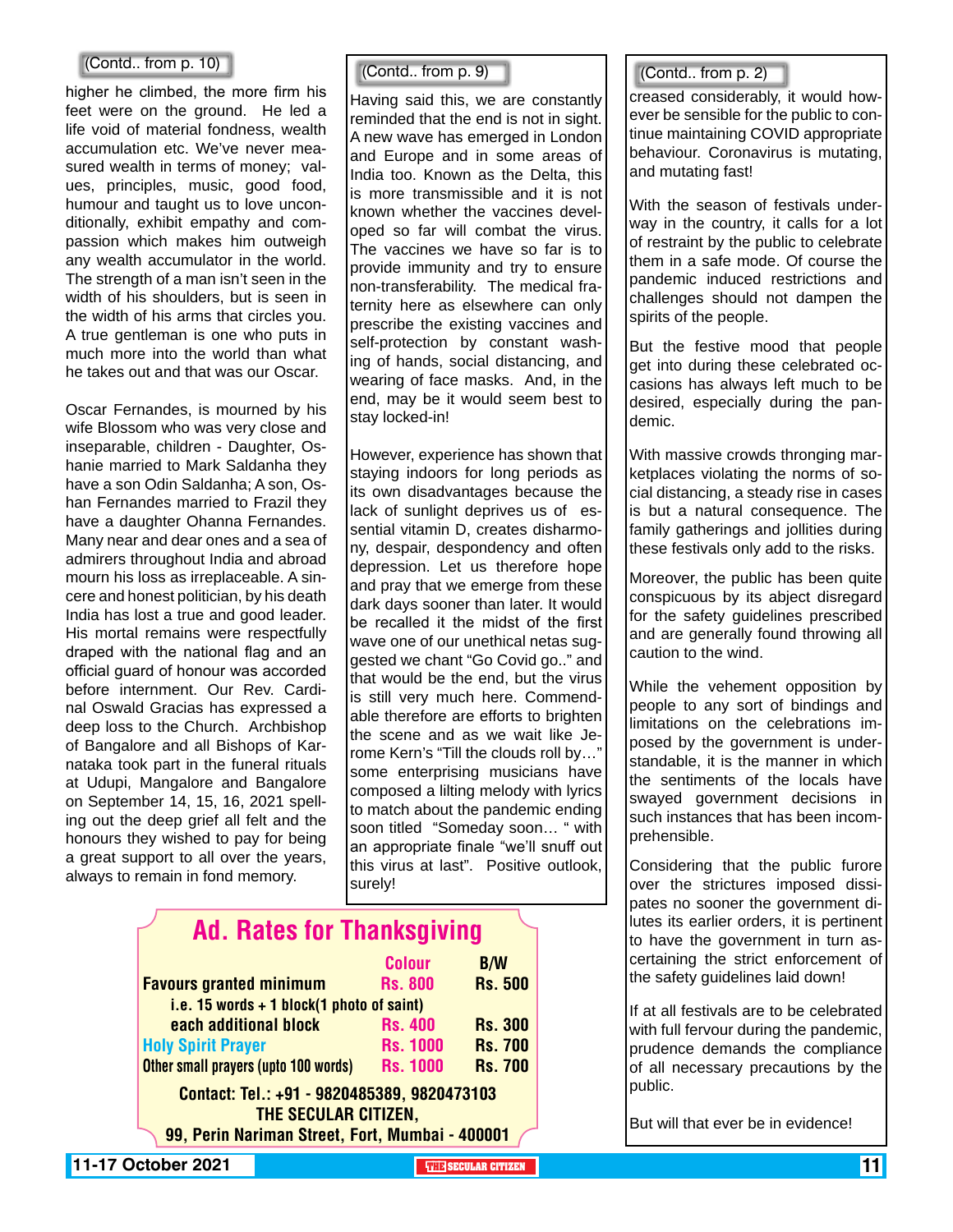Wife: "How would you describe me?" Husband: "ABCDEFGHIJK."

Wife: "What does that mean?"

- Husband: "Adorable, beautiful, cute, delightful, elegant, fashionable, gorgeous, and hot."
- Wife: "Aw, thank you, but what about IJK?"

Husband: "I'm just kidding!"

#### \*\*\*\*\*

My friend asked me, "Why are you getting a divorce?" I responded, "My wife wasn't home the entire night and in the morning she said she spent the night at her sister's house." He said, "So?" And I responded, "She's lying. I spent the night at her sister's house!"

#### \*\*\*\*\*

The secret to a long marriage is that we take time to go to a restaurant two times a week. A little candlelight, dinner, soft music and dancing. She goes on Tuesdays. I go on Fridays. \*\*\*\*\*

A man placed some flowers on the grave of his dearly departed mother and started back toward his car when his attention was diverted to another man kneeling at a grave. The man seemed to be praying with profound intensity and kept repeating, "Why did you have to die? Why did you have to die?" The first man approached him and said, "Sir, I don't wish to interfere with your private grief, but this demonstration of pain is more than I've ever seen before. For whom do you mourn so deeply? A child? A parent?" The mourner took a moment to collect himself and replied, "My wife's first husband." \*\*\*\*\*

- Q: Why didn't the man report his stolen credit card?
- A: The thief was spending less then his wife.

#### \*\*\*\*\*

A bus full of housewives going on a picnic crashed with no survivors. Each husband cried for a week, but one husband continued for more than two weeks. When asked he replied miserably, "My wife missed the bus."

\*\*\*\*\*

Q: Why are most hurricanes named



after women? A: Because when they come they are wet and wild and when they leave they take your house and your car. \*\*\*\*\*

A child goes to his father and asks, "Father, how do parents think of names for their children?" The father answers, "Well, son, the night before the mother gives birth, the father goes into the woods and camps for the night. When he wakes the following morning, the first thing he sees is what he names his child, which is why your sister is named Soaring Eagle. Why do you ask, Bear Poop?" \*\*\*\*\*

- Q: Why shouldn't you write with a broken pencil?
- A: Because it's pointless! \*\*\*\*\*

An Amish husband, wife and son travel to the city on vacation. They visit a shopping mall and while the mother is shopping, the father and son are standing in awe in front of an elevator (having no idea what it is). As they watch, an elderly lady walks into the strange silver doors and the doors close. The father and son watch as the numbers go up, and then back down. When the doors open, a beautiful young woman walks out. The father leans over and whispers to the son, "Son, go get your mother!" \*\*\*\*\*

#### *Two old friends crossed paths after not seeing one another for almost a decade.*

Utkarsh: "What are you doing these days?"

Sparsh: "PHD."

Utkarsh: "Wow! You're a doctor!" Sparsh: "No, Pizza Home Delivery." \*\*\*\*\*

Teacher: "If I gave you 2 cats and another 2 cats and another 2, how many will you have?"

Johnny: "Seven."

- Teacher: "No, listen carefully... If I gave you 2 cats, and another 2 cats and another 2, how many will you have?"
- Johnny: "Seven."
- Teacher: "Let me put it to you differently. If I gave you 2 apples, and another 2 apples and another 2, how many would you have?"
- Johnny: "Six."

Teacher: "Good. Now if I gave you 2 cats, and another 2 cats and another 2, how many would you have?"

Johnny: "Seven!"

- Teacher: "Johnny, where in the heck do you get seven from?!"
- Johnny: Because I've already got a freaking cat!"

\*\*\*\*\*

- Q: Why did they have to bury George Washington standing up?
- A: Because he could never lie. \*\*\*\*\*
- Q: What did the verb say when the words have, has, and had were removed from the English language?
- A: "Nobody's perfect!" \*\*\*\*\*
- Q: What's the difference between a lawyer and a leech?
- A: After you die, a leech stops sucking your blood. \*\*\*\*\*

A small boy swallowed some coins and was taken to a hospital. When his grandmother telephoned to ask how he was, the nurse said, "No change yet." \*\*\*\*\*

- Q: Who was the smallest man in the Bible?
- A: King David because he was only 12 inches tall as he was a ruler. \*\*\*\*\*

#### **Google will tell you that the number 1 sign of alcoholism is drinking alone. I feel that the number 1 sign of alcoholism is having to Google "number 1 sign of alcoholism."** \*\*\*\*\*

- Q: How do you put an elephant into a Safeway bag?
- A: You take the "f" out of safe & the "f" out of way- wait, there's no "f" in way!

\*\*\*\*\*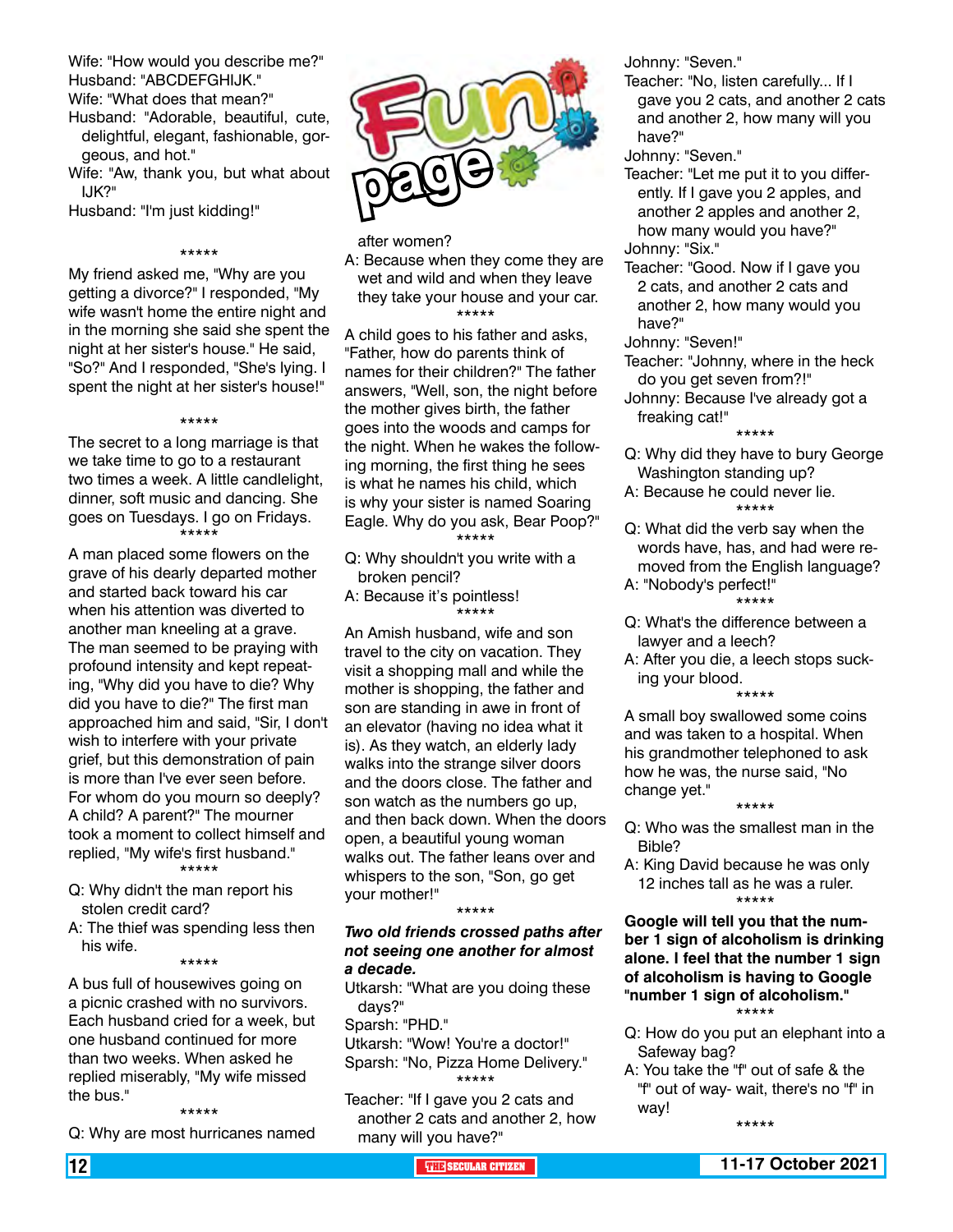### **Ph. D. awarded to Fr. Roshan Castelino,SJ**



Fr. Roshan Castelino, SJ, of the department of Physics, St Joseph's College (Autonomous), Bengaluru has been awarded Doctorate in Physics from Department of Physics, University of Namur, Belgium for his research and thesis on 'Molecular beam epitaxy growth of molybdenum ditelluride(MoTe2) on grapheme/6H-SiC(0001): Phase controlled synthesis and characterization' on 30th July 2021. This research on the topic of Semi Conductor was done under the guidance of Prof. Robert Sporken, University of Namur.

Fr. Roshan is the son of George Castelino (National Teacher Awardee – 2006) and Reena Castelino,Nakre - Karkala both retired teachers. Fr Roshan is the old student of Mahalingeshwara H. P. School, Nakre and Government High School, Nakre, St Aloysius College, Mangalore and

#### **Now get your digital copy of**



**through WhatsApp / Email**

Subscribers in India and worldover can now get their Digital copy of **DIVO** Konkani Weekly by WhatsApp / email every week. Annual Subscription : Rs. 600 *Contact :* **+91 - 9820485389 or secular@sezariworld.com**



Fabelle 67% Dark Chocolate shavings 2 tbsp Oats 2 tbsp Chia Seeds 2 tbsp Milk 1 cup Saffron 3-4 strands Honey 2 tbsp Cinnamon Powder 1 pinch Chopped Almond 4/5 nos Water 8 tbsp

METHOD: Soak the chia seeds in warm water for 20 mins in a bowl. In a second bowl, pour hot milk over oats and saffron & let it soak for 15 mins. To arrange the parfait, take a glass or bowl. Spoon half of the soaked oats at the bottom. Drizzle a little honey. Add grated Fabelle chocolate shavings. Then layer with soaked chia seeds. Again, place a layer of oats. Drizzle honey. Sprinkle cinnamon powder. Add soaked chia seeds and finally the Fabelle chocolate shavings layer. Garnish with chopped almonds

#### **VEGAN DARK HOT CHOCOLATE INGREDIENTS**

Chopped Fabelle St. Domingue 72% Dark chocolate 1/4 cup Cocoa Powder 1/2 tbsp Stevia Powder (Can be substituted with Date or Maple Syrup) 1/2 tbsp Soy Milk or Almond Milk 1 cup



METHOD: Boil the soy/almond milk on medium heat. Add the cocoa powder and whisk till Christ University Bengaluru. *Jayanthy Subramaniam*

it's smooth. Add the chopped Fabelle dark chocolate pieces. Whisk till the chocolate melts and the beverage is creamy. Add the stevia

powder. Serve hot. Garnish with a little grated chocolate on top.



**DIVO Konkani Weekly** Published from Mumbai 27th year of regular publishing *Subscription rates:* One year by post Rs. 500 Five years by post Rs. 2000 *Contact:*  Tel.: +91 9820485389 / 9820473103 Email: secular@sezariworld.com

#### **Thanksgiving**



*Thanks to Mother Teresa for the favours granted. Praying for more favours.*

*—George, Miraroad*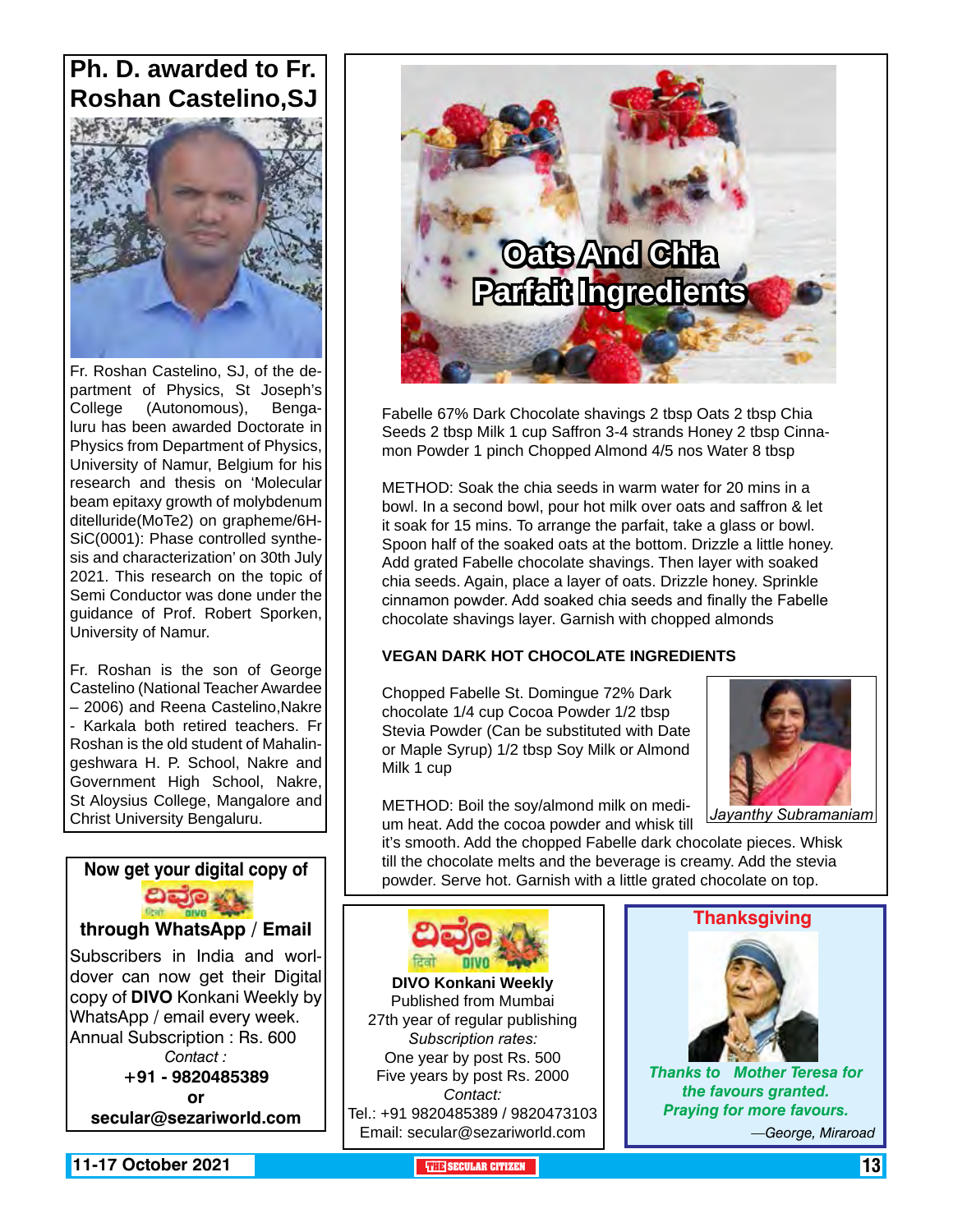# **Sins Of The Mahatma**

**O**utrageous! How dare one make such a statement on the eve of his 152nd birth anniversary? The "sins" that I am referring to make such a statement on the eve of his 152nd birth anniverare the Seven Social Sins that the Mahatma had identified and published in Young India magazine on 22/10/1925, almost a hundred years ago. How relevant are they today? Here they are:

- 1. Wealth without work
- 2. Pleasure without conscience
- 3. Knowledge without character
- 4. Commerce without morality
- 5. Science without humanity
- 6. Worship without sacrifice
- 7. Politics without principles

A rudimentary reading would make it

difficult to disagree. One would be inclined to endorse what was then said. Nevertheless digging a little deeper won't hurt.

How were wealth and work perceived a hundred years ago? Despite the Industrial Revolution, in itself another hundred years old, wealth would still largely have

been perceived as inherited, either by royalty or landlords. Such wealth would not have been by virtue of the present owner's work, thereby attracting the Mahatma's attention. Today, however, most wealth (moveable and immoveable assets) would, to a large extent, be self-generated. A recent report said that 156 street vendors in my city had been identified as crorepatis!

Secondly, the definition of work has also changed. Earlier it would be identified with manual labour, as in agriculture and mining (the primary sector); and to a lesser extent in skills like masonry or carpentry (the secondary sector). Today most people work in various services, including Information Technology Enabled Services (ITES) that fall in the tertiary sector of the economy. Post pandemic we have another work culture – work from home. In today's context all these qualify as genuine work.

The second sin is pleasure without conscience. I daresay that today pleasure has assumed primary importance and the conscience is as good as dead. Here again it is possible that the Mahatma may have been hinting at sexual pleasure as evidenced in the Hindi translation "bhog". We do know that the Mahatma had a prejudiced view of sex as seen in his opting for married bhramacharya (total continence even in marriage). This idea obviously had very few takers, like Jayprakash Narain. Now sex is quite literally out of the closet and is in your face everywhere. A god given gift, it

> is like a knife. I could use it for cutting vegetables or for stabbing somebody in the back. So it is good or bad depending on its usage.

> In any case, the word pleasure can in no way be limited to sex. I may get pleasure from indulging in sport, playing with my grandchild or petting my dog. There is

no conscience involved in such mundane acts. On the other hand, if I drink heavily and then beat up my wife and children; if I use sex as a weapon to exploit or rape another person, then indeed it is a case of deriving pleasure while hurting others and deadening my conscience. Even in little things like telling lies, pilfering or going late to work, our conscience does not seem to prick us.

The third sin is knowledge without character. I don't think that these two can be yoked together. For example, character comes from conscience, religious and social upbringing. It is in no way linked to knowledge. Again, as with conscience, character seems to be at a premium today. As for knowledge, it may be expanded to include intelligence and wisdom. Knowledge is the mere accumulation of informa-



tion, as in maths, physics or history. Intelligence is the ability to apply that knowledge for a useful purpose. Wisdom is the gift of knowing whether that application is good or bad for others. For example, I may have the knowledge and intelligence to prepare a nuclear weapon. Wisdom would caution me against the use of such knowledge or expertise. This is where character comes in to play.

The fourth sin is commerce without morality. This is closely linked to the generation of wealth and does not bear repetition. In turn, morality (the ability to distinguish between good and evil) is a derivative of both conscience and character.

The fifth is science without humanity. This too is very similar to the use of knowledge without character. Science can be either productive or destructive. We see this thread running through almost all human relationships and situations. Today it is widely believed that the Corona virus was developed in a lab, probably in Wuhan, China. The vaccines for the same are also a gift of science. One was destroying the human race, the other was saving it. The Mahatma is inviting all of us to use our wealth, knowledge and science for the common good, and not for selfish gain.

The sixth sin is on a different plane entirely – worship without sacrifice. I must again take recourse to the Hindi

(Contd.. on p. 15)



by chhotebhai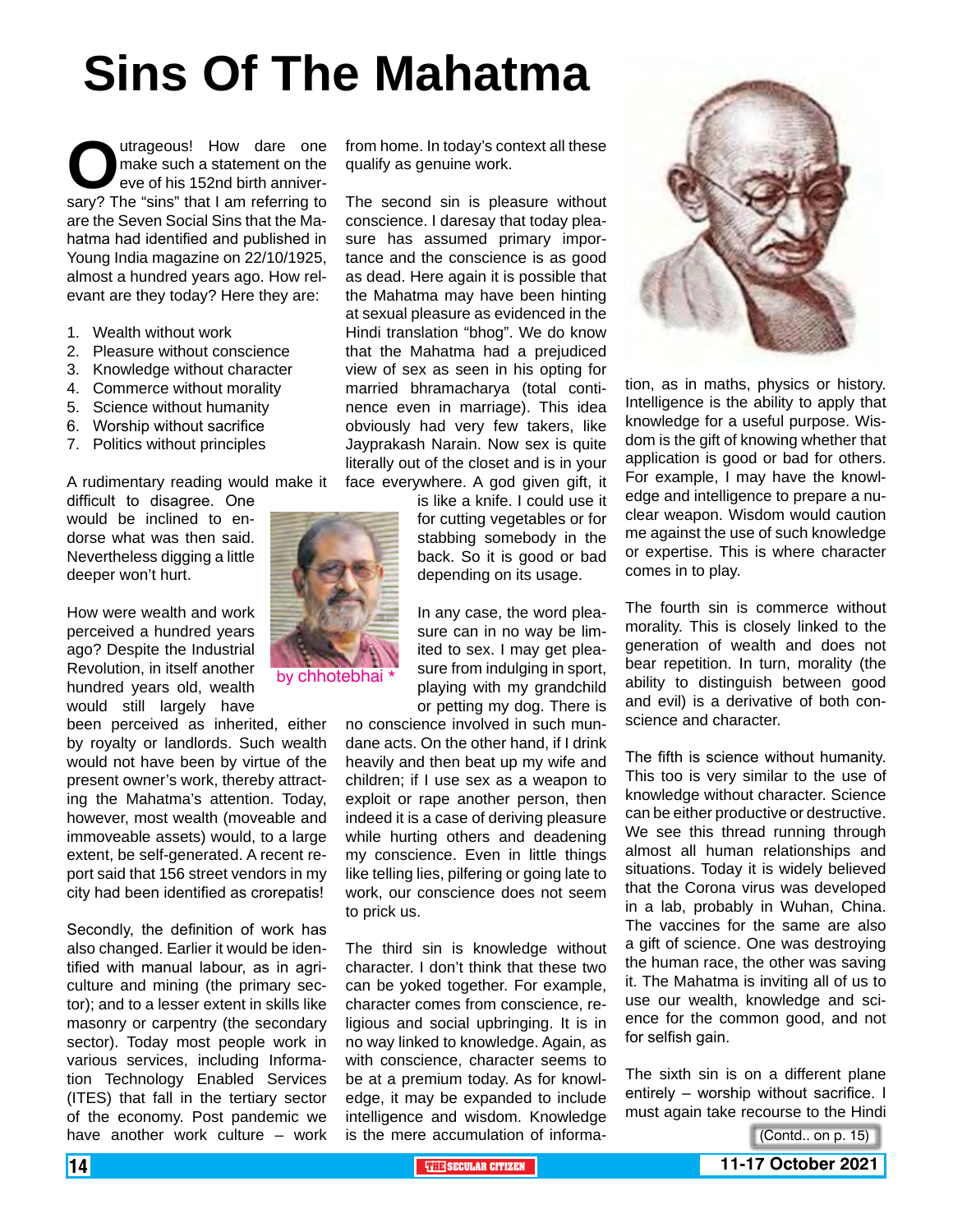#### (Contd.. from p. 14)

version to deeper understand what the Mahatma was driving at – "tyag viheen" pooja". In Hinduism pooja is a ritual, usually performed by a third person – a brahmin or an ascetic, to placate a deity or seek its blessings. Usually the language used is incomprehensible to the beneficiary. If the pooja is selfperformed it usually involves various rituals and sacred objects like flowers or incense. It does not entail any sacrifice on the part of the one performing the ritual. With pooja kits and rituals available online it now costs the devotee little or nothing.

Perhaps this is what the Mahatma had in mind when he referred to worship without sacrifice. In this context the words of Mother Teresa are most appropriate, "When you give, don't give from your excess, but give from what hurts". That is why Jesus extolled the contribution of the widow's mite in the Temple, even though in absolute terms it was a pittance as compared to the flashy tithing of the Pharisees. (cf Mk 12:41ff).

Unfortunately today almost all religious activity, cutting across the religious divide, has been reduced to mere ritualism or tokenism. Other than paying for the ritual, there is no personal sacrifice involved, so one would be inclined to fully agree with the Mahatma on this score.

In today's politics driven world the seventh sin is the big fish – politics without principles. It differs from the other "sins" in that this one is more collective in contrast to the others that are more individualistic acts. The ramifica-

tions of politics are far reaching. Any policy decision (enactment of law or legislation) can have far reaching consequences, be it on cow protection or the so-called "Freedom of Religion" bills. Legislation can be economic, sociological, or at times directly targeting a community, be it ethnic, religious or a class of people.

Unfortunately, at least in India today, politics is driven not by principles of common good, but by the single minded pursuit of electoral gains. Almost every political decision or announcement is driven by that, principles be damned. What impact these "policy decisions" have on farmers, labour, petty traders, religious minorities or castes, is now largely determined by the electorate in mind. In like manner, so-called surgical strikes, be they in the defence sector or the economic ones, could be using a high degree of unprincipled subterfuge to have the desired impact.

Unprincipled politics gets further heightened when it plays out on the world stage; be it in the form of cold wars, invasions, or religious fundamentalism. It is indeed the greatest threat to world peace for which the Mahatma had forewarned us.

Interestingly, he scribbled these same words on a piece of paper and gave it to his grandson Arun, just a few days before his assassination. So it would have been very much on his mind. May it now be engraved on our hearts. JAI HIND.

**When Churches Opening in Mumbai**

We welcome the opening of churches in Mumbai. At the same time we need to be careful and adhere strictly to Covid appropriate behaviour . In addition to the norms and SOPs, allow me to make some suggestions pertinent to the Catholic church:

During the weekend masses on Saturdays and Sundays, masses are usually scheduled every hour. People usually linger in the church compound for 10 minutes on average . Also people start trooping in for the following mass 10 to 15 minutes before the commencement of the next mass. Socializing in the church compound must be discouraged as social distancing is rarely observed. Also, it will send a wrong signal to the people on the street outside. Hence I suggest that the duration of the mass must be curtailed so that the gap between 2 masses is increased. I suggest that homilies should be of 7-8 minutes duration and not exceeding 10 minutes in any case, as prescribed by the Holy Father.

Singing must be restricted only to those part of the mass that need to be sung. Moreover, we are aware that the virus is airborne for some time. When singing we exhale more forcefully, which can be dangerous even if one person is infected in the congregation. In a closed environment, this could be disastrous.

> *—Prof Robert Castellino Malad*

*• The writer is the Vice President of the Gandhi Peace Foundation, Kanpur.* 



Thanks to Divine Mercy, Our Lady of Vailankani, Our Lady of Perpetual Succor and St. Anthony *—C. Pereira, Dadar* **Thanksgiving**

**May the Sacred Heart of Jesus be Praised Adored, Glorified and Loved today and everyday throughout the world, now and forever.Amen!!**

*Ask St. Clare for three favours two impos-*

*sible and say nine Hail Mary's and the above prayer for 9 days with a lighted candle and publish on the 9th day your request will be granted no matter how impossible it is*



*—V. N. Nazreth, Bangaluru*

**11-17 October 2021 The Secular Citizen 15 and 2021 THE SECULAR CITIZEN THE THE THE THE THE THE**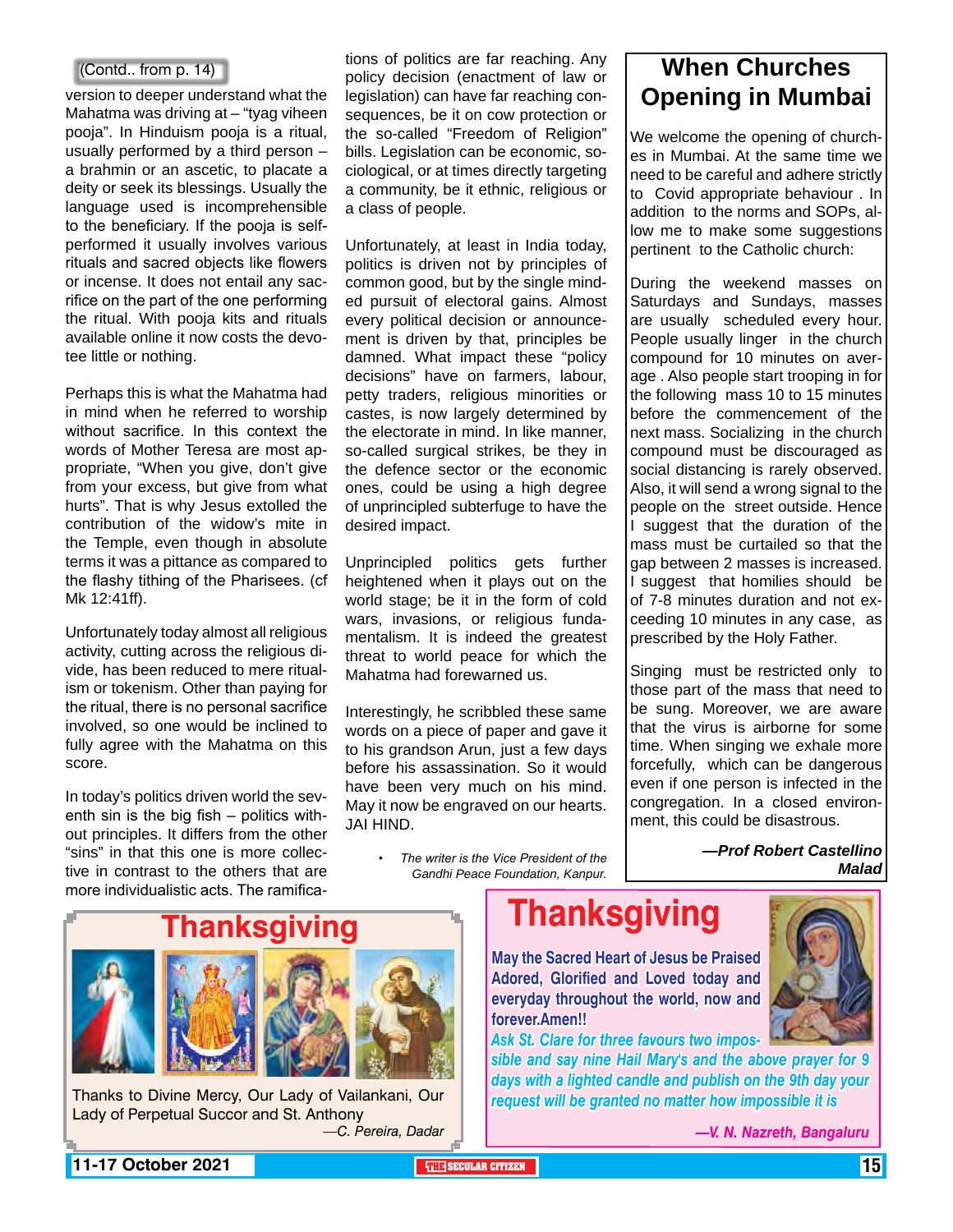# **Royal Christian Family MATRIMONIALS - GROOMS**

**7257. MUMBAI :** Roman Catholic Bachelor, (Born in September 1991), Ht. 5' 11", Wt. 74 kgs, Wheatish Complexion, Edn. PGDM Marketing, Occuptation :Marketing Professional. Contact email : craig\_v@hotmail.com **7226. CANADA :** Canadian Citizen Mangalorean Roman Catholic Bachelor, (Born in August 1990), Ht. 5' 4", Wt. 59 kgs, Fair Complexion, Edn. M.Sc., in Environmental Science and in Energy Management postgraduate degrees from the University of Toronto. Working for a reputed company as Energy Management Analyst in Totonto. Contact email :

francisper@gmail.com

**7185. MUMBAI :** Goan Roman Catholic Bachelor, (Born in October 1984) Ht. 5' 10", Wt. 72 kgs, Wheatish Complexion,Edn. B.Com., working for Bank. Contact email :

shaun.neo00.outlook.com

**7249. MUMBAI :** Mangalorean Roman Catholic Divorcee, (Born in November 1956), Ht. 5' 7", Wt. 75 kgs, Wheatish Complexion, Edn. S.Y.B.A., Retired and well settled. Contact Mob.: 9221792354 or Email : collinmonteiro58@yahoo.com

**7224. MUMBAI :** Goan Roman Catholic Bachelor, (Born in September 1986), Ht. 6', Wt. 93 kgs, Wheatish Complexion, Edn. Marine Engineering, working as a 3rd Engineer in Ship. Contact Mob.: 9773541522

**7221. MUMBAI :** Mangalorean Roman Catholic Bachelor, (Born in May 1985), Ht. 5' 7", Wt. 72 kgs, Wheatish Complexion, Edn. B.Com., working in a Oil rig. Contact email :

renithamas@yahoo.co.in

**7220. MUMBAI :** Anglo Indian Roman Catholic Divorcee, (Born in May 1978), Ht. 5' 10", Wt. 76 kgs, Fair Complexion, Edn. MBA PGDM, working as a HR. Contact email :

rodrigesmargaret69@gmail.com

#### **Important Notice**

Telephone no. of candidate will be printed only with the consent of members. For Tel. Nos. Please contact: +91- 9820473103 / 9820485389 or Email : royalchristianfamily@gmail.com

**7216. MUMBAI :** Roman Catholic Bachelor, (Born in October 1988 ), Ht. 5' 9", Wt. 70 kgs, Wheatish Complex ion, Edn. MBA, HR speacialization, Profession : Lead Recruiter. Contact email : willujames310@gmail.com

**7213. MUMBAI :** Mangalorean Roman Catholic Bachelor, (Born in October 1989), Ht.6', Wt. 60 kgs, Fair Complexion, Edn. B.Sc. in Hospitality Studies, working in a reputed organization. Contact email :

merwyn1989pinto@gmail.com

**7207. Chandigarh :** Anglo Indian Catholic Divorcee, (Born in April 1972), Ht. 6' 1", Wt. 80 kgs, Very Fair Complexion, Edn. B.Com., MFC, MA English, Teacher by profession. Contact email : vishalsud81@gmail.com

**7206. new delhi :** Goan Roman Catholic Bachelor (Born in October 1995), Ht. 5' 6", Wt. 43 kgs, Fair Complexion, Edn. B.E. Computer Engineer, working as a Project Manager with Paytm. Contact email :

dcosta.ria@gmail.com

**7203. MUMBAI :** Mangalorean Roman Catholic Bachelor, (Born in October 1985), Ht. 5' 7", Wt. 65 kgs, Wheatish Complexion, Edn.B.E. MBA, working for International Company. Contact email :

delphinempinto@gmail.com

**7202. MUMBAI :** Keralite Syrian Catholic Bachelor (Born in May 1973), Ht. 5' 6", Wt. 73 kgs, Wheatish Complexion, Edn. B.A., English Literature, Profession : Consultant Administration. Left Hand & Leg is weak due to earlier motorbike accident. Contact Email : josephmullakara1973@gmail.com

**7196. MUMBAI :** Mangalorean Roman Catholic Bachelor (Born in March 1981), Ht. 6', Wt. 80 kgs, Wheatish Complexion, Edn. B.Com., HR Professional. Contact email : denstun@hotmail.com

To Place Your Matrimonial Advertisement Call: +91 - 9820485389 or 9820473103 \* Check your email at least once a week.

\* Members are requested to inform us when they are settled, so that publication of their details can be discontinued.

**7188. MUMBAI :** Mangalorean Roman Catholic Bachelor (Hearing Impaired) (Born in September 1989), Ht. 5' 9", Wt. 62 kgs, Fair Complexion, Edn. HSC., Dip. in Computer Hardware. Working as a Cashier. Contact email : clifford9948@gmail.com OR 9920331773

**7183. MUMBAI :** East Indian Roman Catholic Bachelor, (Born in February 1991) Ht. 5' 11", Wt. 86 kgs, Wheatish Complexion, Edn. PGDM and BMS., working as a Relationship Manager. Contact email :

ritadhawan10@gmail.com

**7172. MUMBAI :** Goan Roman Catholic Bachelor, (Born in August 1992 ) Ht. 6' 1", Wt. 90 kgs, Fair, Edn. Graduate, Diploma in Social Communications in Sophia and then done a Fellowship with Piramal House of Leadership. Working with an NGO - sports foundation. Contact email :

florencemendonca@rediffmail.com **7168. USA :** US Citizen Goan Roman Catholic Bachelor, (Born in June 1985 ) Ht. 5' 7", Wt. 73 kgs, Fair, Edn. M.Sc., working for a Global Pharmaceutical Company. Contact email : Ispinto84@gmail.com

**7152. MUMBAI :** Mangalorean Roman Catholic Bachelor, (Born in December 1989) Ht. 6', Wt. 70 kgs, Fair Complexion, Edn. B.Com., having business. Contact email :

emi\_dalmeida@yahoo.com

**7159. MUMBAI :** Roman Catholic Bachelor, (Born in September 1982 ) Ht. 5' 5", Wt. 65 kgs, Ethical, Healthy, Simple, Sober, Wheatish, B.E. Software Engineer, works @ Mumbai, 9224335003,

mariosofttech@gmail.com seeks matrimonial alliance from Mumbai based Catholic Spinster. Please exchange relevant information.

**If not settled within a year, renew your membership atleast two months in advance to continue the service uninterrupted.**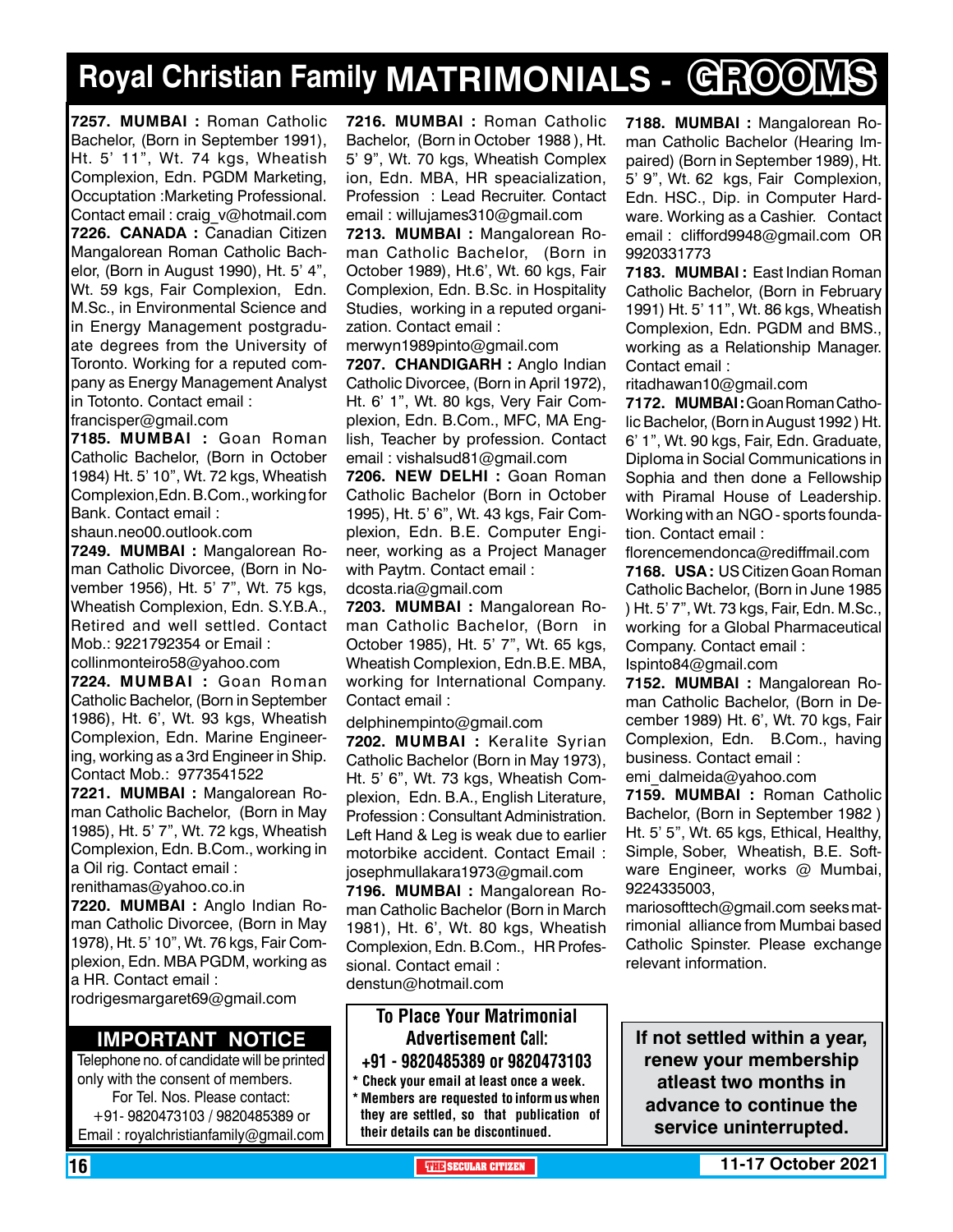# **Royal Christian Family MATRIMONIALS - BRIDES**

**7248 MUMBAI :** Mangalorean Roman Catholic Spinster, (Born in March 1992), Ht. 5' 3", Wt. 59 kgs, Fair Complexion, Edn. MBA Graduate - Human Resources. Currently working in Mumbai as an Executive for a International I.T. Company. (Full UK recruitment.) Contact email : librans19@yahoo.com or Whatsapp No. 9833116683

**7238. AHMEDABAD :** Goan Roman Catholic Spinster, (Born in April 1989), Ht. 5' 6", Wt. 50 kgs, Fair Complexion, Edn. B.Com., working as a Sr. Recrutment Consultant. Contact email :

fernandeseugenia58@gmail.com

**7228. KOLKATA :** Anglo Indian Roman Catholic Spinster, (Born in October 1988), Ht. 5' 4", Wt. 54 kgs, Wheatish Complexion, Good looking, Smart, Edn. B.A., working as a HR. Contact email : advtresponse85@gmail.com

**7229. MUMBAI :** Goan Roman Catholic Spinster, (Born in May 1994), Ht. 5' 3", Wt. 55 kgs, Fair Complexion, Good looking, Smart, Edn. MBA PGDM, working as a HR Marketing and Customer Service in **UAE.** Contact email :

goanmatri7@gmail.com

**7223. MUMBAI :** Born Again Spinster, (Born in November 1994), Ht. 5' 8", Wt. 70 kgs, Fair Complexion, Edn. Masters in HR. working as Asst. Manager Learing and Development in Cargo Logistics firm. Seeks suitable match, first preference Born Again or Others. Contact email :

bernie wicket@yahoo.com

**7205. NEW DELHI :** Goan Roman Catholic Spinster, (Born in December 1996), Ht. 5' 3", Wt. 38 kgs, Wheatish Complexion, Edn. BDS, Bachelor in Dental Surgery, woking as a Dental Doctor in **PUNE**. Contact email :

mariadcosta0505@gmail.com

**7217. MUMBAI :** Mangalorean Roman Catholic Spinster, (Born in June 1995), Ht. 5' 4", Wt. 77 kgs, Wheatish Complexion, Edn. B.A., & Post Graduate Diploma in Event Management, working in an reputed Multinational Company. Contact email : naseemdmello786@gmail.com

**7222. MUMBAI :** Goan Roman Catholic Spinster, (Born in August 1984), Ht. 5' 7", Wt. 65 kgs, Fair Complexion, Edn. B.Com., working as accountant. Contact email : josephppereira@gmail.com

**7215. MUMBAI :** Mangalorean Roman Catholic Spinster, (Born in November 1996), Ht. 5' 5", Wt. 54 kgs, Fair Complexion, Edn. BMS, CWM, pursuing CFA Level 2, working as a Operations Analyst in Limited Company. Contact email : rachel.serrao96@gmail.com

**7209. MUMBAI :** Goan Roman Catholic Spinster, (Born in October 1986), Ht. 5' 9", Wt. 100 kgs, Fair Complexion, Edn. B.A., & PG HR, working as a Trainer. Contact email : sweetroan17@gmail.com

**7174. MUMBAI :** Mangalorean Roman Catholic Spinster, (Born in September 1990), Ht. 5' 6", Fair Complexion, Beautiful, Edn. B.Com., MBA, PGDM, working for a Ad Agency in Toronto, **Canada**. Contact email : roshanmehra@hotmail.com

**7204. MUMBAI :** Goan Roman Catholic Spinster (Born in October 1989), Ht. 4' 11", Wt. 50 kgs, Wheatish Complexion, Edn. Graduate, PGD in Broadcast Journalism, working for National News Channel in **Bangalore**. Contact email :

stacypereira89@gmail.com

**7193. MUMBAI :** East Indian Roman Catholic Spinster, (Born in August 1990), Ht. 5' 2", Wt. 50 kgs, Wheatish Complexion, Edn. B.A., M.A., B.Ed., working as a Teacher in **Dubai**. Contact email :

marina.rodrigues1954@gmail.com

**7162 MUMBAI :** Mangalorean Roman Catholic Spinster, (Born in September 1993), Ht. 5'5", Wt. 58 kgs, Wheatish Complexion, Edn. B.A., working as a Secretary. Contact email : t.banze@rediffmail.com

**7197. MUMBAI :** Goan Roman Catholic Spinster, (Born in April 1995), Ht. 5' 1", Wt. 55 kgs, Wheatish Complexion, Edn. Graduate & pursuing MBA in Hotel and Tourism, working as a Travel Executive in Sharp Travel Private Limited. Contact email : joseph.monteiro84@yahoo.com, Mob. : 9869860580.

**7158 MUMBAI :** Mangalorean Roman Catholic Spinster, (Born in August 1986), Ht. 5'1", Wt. 64 kgs, Wheatish Complexion, Edn. B.A., working as a Patient Care Manager. Contact email :

ceciliacookie@gmail.com

**7149 GUJRAT :** Anglo Indian Catholic Spinster, (Born in July 1991), Ht. 5'2", Wt. 60 kgs, Wheatish Complexion, Edn. MBA, PGDM., working. Contact email :

barnes.rufina@yahoo.com

**7156 MUMBAI :** Mangalorean Roman Catholic Spinster, (Born in November 1993), Ht. 5'1", Wt. 65 kgs, Fair Complexion, Edn. MBA., working in an IT Company as an Executive Assistant. Contact email : mumbai.lavi@gmail.com

**7147 MUMBAI :** Goan Roman Catholic

#### **Important Notice**

Telephone no. of candidate will be printed only with the consent of members.

For Tel. Nos. Please contact: +91- 9820473103 / 9820485389 or Email : royalchristianfamily@gmail.com

Spinster, (Born in July 1992), Ht. 5'4" Wt. 65 kgs, Fair Complexion, Edn. MBA Finance, working as a Fund Accountant. Contact email : stefsasha09@gmail.com **7145 MUMBAI :** East Indian Roman Catholic Spinster, (Born in December 1992), Ht. 4'11", Wt. 50 kgs, Fair Complexion, Edn. M.Sc., Lecturer by profession. Contact email : andrea210358@gmail.com

**7259. USA :** Mangalorean Roman Catholic Spinster, (Born in August 1994), Ht. 5' 23", Wt.70 kgs, Wheatish Complexion, Edn. Graduate, working. Contact email : sevu.sequeira@gmail.com

**7258. MUMBAI :** Mangalorean Roman Catholic Spinster, (Born in S e p t e m b e r 1993), Ht. 5' 5", Wt.58 kgs, Wheatish Complexion, Edn. Post Graduate, Content Ptofessional in a reputed MNC and freelancing as a copywriter ad social media Professional. Contact email : forheralliance@gmail.com

**7244. MUMBAI :** Goan Roman Catholic Spinster, (Born in August 1992), Ht. 5' 4", Wt. 54 kgs, Edn. Chartered Accountant and M.Com., Employed in one of the Top reputed companies in Mumbai. Well cultured and good family background. An only Child. Contact email :

fionadesouza18@gmail.com

**7243. NEW ZEALAND :** East Indian Roman Catholic Spinster, (Born in December 1996), Ht. 5' 8", Wt. 60 kgs, Fair Complexion, Edn. B.Sc., Nursing, Profession : Staff Nurse. Ready to settle in New Zealand. Contact email : sales@nomaplastechind.in **7234. MANGALORE :** Mangalorean Roman Catholic Spinster, (Born in November 1993), Ht. 5' 4", Wt. 60 kgs, Fair Complexion, Edn. MBBS, MD (ongoing), Doctor by profession. Contact email : samaddy2013@gmail.com

**7230. MUMBAI :** Silm, Smart, Beautiful Roman Catholic Spinster, (Born in August 1995), Ht. 5' 7", Wt. 50 kgs, Fair Complexion, Edn. B.Com., working in Pharmaceutical Company. Contact email : alex1947@rediffmail.com

**7214. MUMBAI :** Goan Roman Catholic Spinster, (Born in October 1986), Ht. 5' 4", Wt. 52 kgs, Fair Complexion, Edn. CA CFA Ms Finance M.Com., working as a Senior Manager. Contact email : frfernandes020@gmail.com

**7210. AURANGABAD :** Mangalorean Roman Catholic Spinster, (Born in January 1994), Ht. 5' 5", Wt. 50 kgs, Fair Complexion, good looking, beautiful, Coming from business family, Edn. Chartered Accountant, C.A. by Profession. Contact email : putturaurangabad@gmail.com

**11-17 October 2021 The City of the Secular Citizen 17 and 2012 17 and 2013 17 and 2014 17 and 2014 17 and 2014**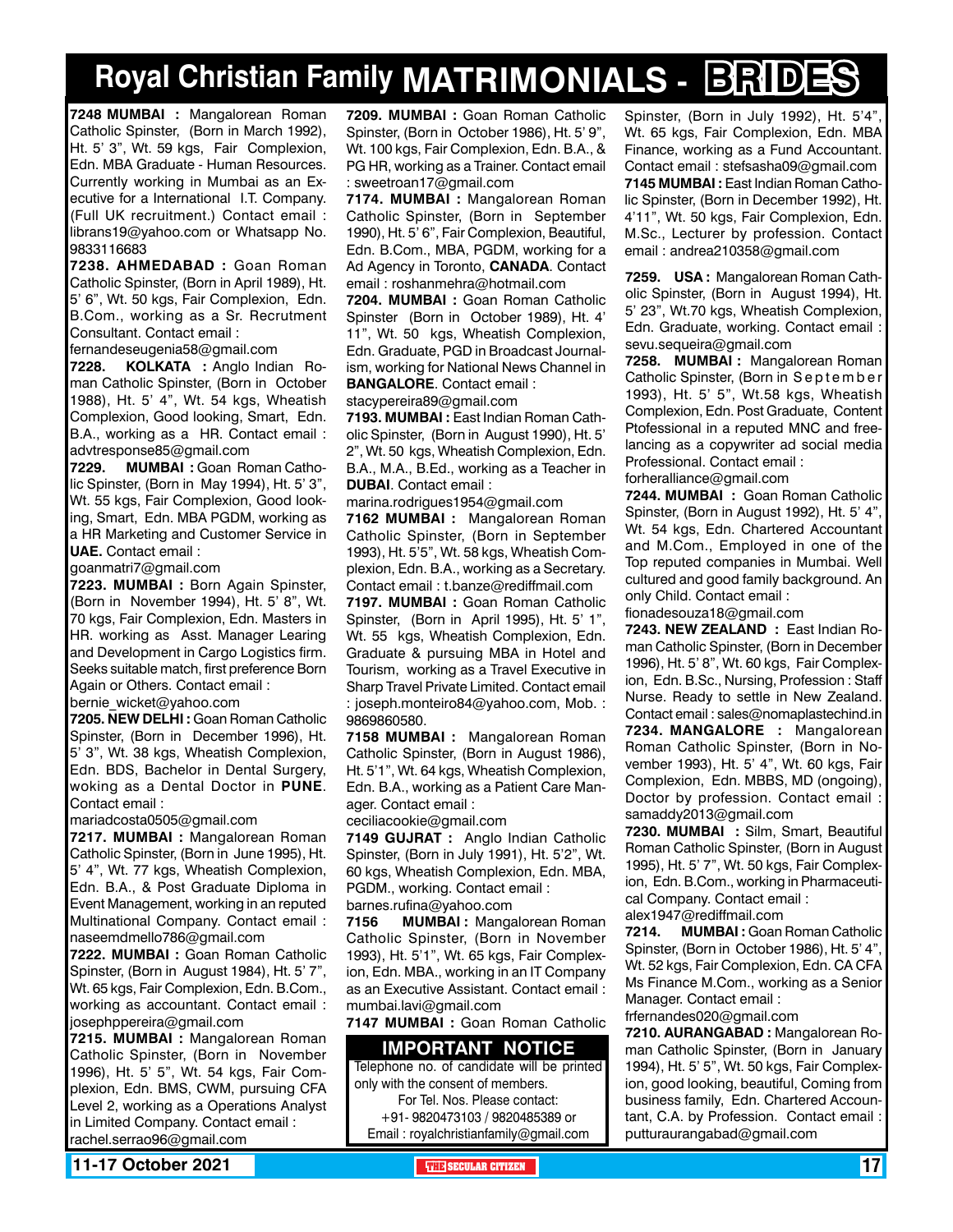## **Engineer of Charity (Bl. Alberto Marvelli)**

#### *By Fr. F. M. Britto*

**"One** can be in politics and be a saint. This is a very great message that comes from the life of Alberto Marvelli," remarked Archbishop Angelo Comastri of Loreto.

Alberto Marvelli was born in Ferrara, Italy, on March 21, 1918, to Luigi Marvelli and Maria Mayr. Later when the family moved to Rimini, the 12 years old Alberto Marvelli attended the Salesian oratory school and got involved in the parish Catholic Action group. These had a special influence on the boy. He also loved all kinds of sports, especially cycling. Unfortunately, a few months after the birth of the sixth child, his young banker father died.

 Since the burden of running the family fell on his mother, being the second child, the 15 years old Alberto Marvelli lent a hand to her. Despite family burden, his mother continued to have a great concern for the poor; which too had a great impact on the teenager.

 Maintaining a spiritual diary from the age of 15 itself, Marvelli had written about his daily schedule: "I rise as early as possible, as soon as the alarm rings, a half hour of meditation, half an hour of spiritual reading, every morning Mass and Holy Communion, confession once a week, frequent spiritual direction, daily recitation of the Rosary and Angelus." He wanted to imitate Bl. Pier Giorgio Frassati and St. Dominic Savio. His life programme was "to be with Jesus, the pope and the Church." He often said, "My programme of life is summed up in one word: holy."

He then went to the university to do his engineering. He wrote, "I undertake my university studies to fulfil my duty to give more and more glory to our Lord, by my behaviour among my university mates." Attracted towards a young girl named Marilena, the 21 years old Marvelli first thought of marrying her. But, after much reflections and prayers, he decided to treat her like a sister.

After obtaining his degree in engineering, the 23 years old Marvelli worked with Fiat in Turin. He also became a member of the Italian Society of Civil Engineers. Though forced to serve in the military, after a few months he was exempted since his brothers served in the army. Then he began teaching in a high school.

During the World War II, his city Rimini was almost razed to the ground and all the inhabitants had been compelled to flee. His family moved to Vergiano, seven km away. During the cruel war, Marvelli was worried about his fellow citizens, especially the poor. He urged and took along the youngsters to Rimini to assist the wounded and the homeless at a great personal risk and cost. He offered them food, clothes, blankets, and even at times his shoes and cycle. He also urged his mother to give to the poor the mattress, pots and the coverlets. Consoling them, he instilled hope and prayed with them.

With his companions, Marvelli saved numerous people from deportation to the concentration camps by freeing them from the sealed carriages of the trains. Though busy, he would still attend daily Mass, receive Communion and kneeling at his bed, recite the Rosary late in the evening.

After the end of the war, his family returned to Rimini on Sept 23, 1945, now in ruins and without running water, electricity and sanitation. His heart was so broken by the pains of people that he engaged in caring them.

Appointed a town councillor, the young engineer was entrusted to allot houses. Marvelli did this work efficiently with professionalism, combined with charity. He opened a soup kitchen for the poor, went to them loaded with food and clothes, listened to their woes and prayed with them.

Though Marvelli had not belonged

to any political party, after the war he joined the Christian Democrats and became an active member. He publicly denounced the ideology of his adversaries, the communists. He took politics as an important service of faith and justice to the society. As a most popular candidate of the party, he was respected by all for his honesty and dedication to the well-being of the community.

Running for the election, he was cycling to address an election meeting on the evening of Oct 5, 1946. A van of the armed forces struck the 28 years old Marvelli on a dark road and killed him. His political opponents then wrote, "The communists of Bellarvia bow in reverence and hail the son, the brother who has made so much good in this land." People voted for his mother in his place.

His beatification cause was opened on Jan 16, 1975. Pope John Paul II beatified him on Sept 5, 2004 in Loreto.

Calling him, "The engineer of charity", Pope John Paul II remarked of Marvelli, "He has shown how, in the changing times and situations, Christian laymen are able to devote themselves unreservedly to the construction of God's kingdom in family, work, culture and politics, taking the gospel in the heart of society."

### **Promote your products and services. Find new clients**

*Advertise in*

*SHITE SECULAR CITIZEN* 

*Contact:* **Tel.: +91 9820485389 / 9820473103** Email: secular@sezariworld.com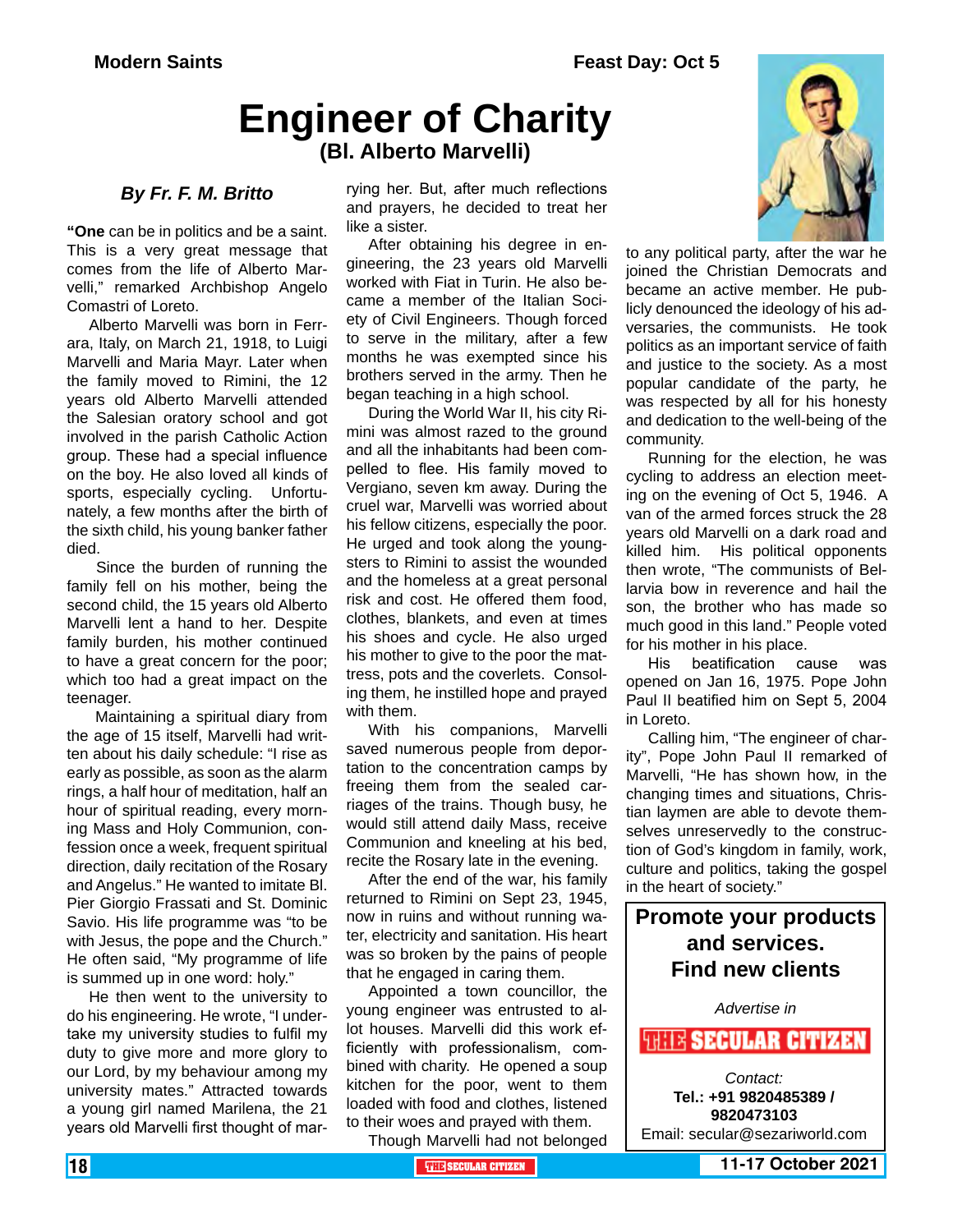### **REVERBERATIONS**

#### **Short Story**

Incredible, the young man was<br>
seven feet, seven inches tall, fair<br>
in complexion, with colored eyes<br>
and round shoulders. He walked with ncredible, the young man was seven feet, seven inches tall, fair in complexion, with colored eyes long strides, his golden hair glowed behind the neck like a brilliant halo. Surprisingly, the tone of his voice did not conform to the vocal sound of the human being. His name was strange, RaHim-el. There was a time when he said he was not a son of man.

RaHim-el stood in front of the Park Circus flyover in the bitter cold. It was 3 am. This was the place where he had to find the one chosen by God. He had been instructed to meet an eighteen years old youth called by name, Thomas.

For the next two years the young Thomas would be tutored in the art of human relationship, the environment of a fast changing world, and all about the 'End Times' knocking at the

door of humanity. RaHim-el spoke to Thomas of redemption, salvation, forgiveness and love. This was serious therapy, and Thomas took it seriously as though God had whispered it to his soul.

RaHim-el had a strong leather bag, tough sandels on his large feet, and a grey robe with a white cord around the waist. He looked like an ancient monk who had stepped out of a time zone after Creation.

From very young Thomas had grown up on the streets of the city using his wits, charm and always being honest in all his roadside dealings. One afternoon while they rested under a tree, Thomas asked his companion:

"Tell me RaHim-el, if you have no parents as you told me earlier, where do you come from in India?"

"From nowhere in this world," RaHimel rolled his eyes, threw back his long hair and laughed. "Should I tell you

the truth it might disturb our friendship."

" I don't know any big words to offer you my trust and confidence. This I know, nothing can upset our true friendship. "So, where do you come from, in India.?"

Proudly and silently, RaHim-el stood up to his full seven feet, seven inches. "I come from heaven! " he smiled, adding, " I am one of the twelve sons of God. Four rebelled and are evil."

"Are you one of the evil four?" Thomas laughed, adding: "I don't suppose you are?"

"No," smiled RaHim-el,"I am one of the good sons of God".

"That's a relief. Is it mentioned in the Bible that God had sons?"

"Yes, in Genesis" he said in a peculiar tone of voice. I will tell you about it: Chapter 6 Verse 4; the Nephiliam were on earth in those days, and also afterwards, when the **RROWN** SONS of God came into the

daughters of man, and they

bore children to them. These were the heroes of old, the men of renown."

 "Is there a meaning to 'sons of God?' " Asked Thomas, the chosen one by Almighty God.

 "In Hebrew, 'sons of God' means "divine beings". Then, went on RaHim-el, "At the beginning of the world the celestial beings were put to a test, with the fall of many among them".

 "Tell me, why are you here?" Thomas asked with an amused look on his face. "It's over two years we have been together."

"My Lord and Master sent me to appoint you as the first Prophet in this twenty-first century, before the last days arrive."

Thomas smiled. "Because of your teaching I know enough about the faith to preach and to teach it's message of the Word…"

RaHim-el raised a hand and stopped him in mid-sentence. "The Holy Spirit will come down upon you, and you will know all there is to save souls and fight the powers of darkness in the world." He said calmly.

 "When will this happen?" Thomas asked.

"Soon, I will now return to being a servant and son of God! Be brave,for the Lord is with you."

The surge of killings swelled around the world. A whole new generation of demons kept perpetuating hate and violence. Thomas sat alone deep in prayer and meditation. He was waiting to be inspired, but it was not the right time.

Fifteen years later, the time came, the Spirit of God came upon Thomas and he rose to join the ranks of all those God had chosen to win souls and drive the evil forces into the depths of the hidden darkness.

The earth will survive:

"Glory be to the Father, and to the Son and to the Holy Spirit, as it was in the beginning, is now, and ever shall be, world without end. Amen."

#### **THEIR SECULAR CITIZEN**

News items, Articles, Stories, Opinions, interviews, Poems, etc. may be sent in -

on WhatsApp: +91 9820485389

Via Email: secular@sezariworld.com news@sezariworld.com seculardivo@gmail.com

by Post **The Secular Citizen** 99, Perin Nariman Street, 1st Floor, Fort, Mumbai 400001